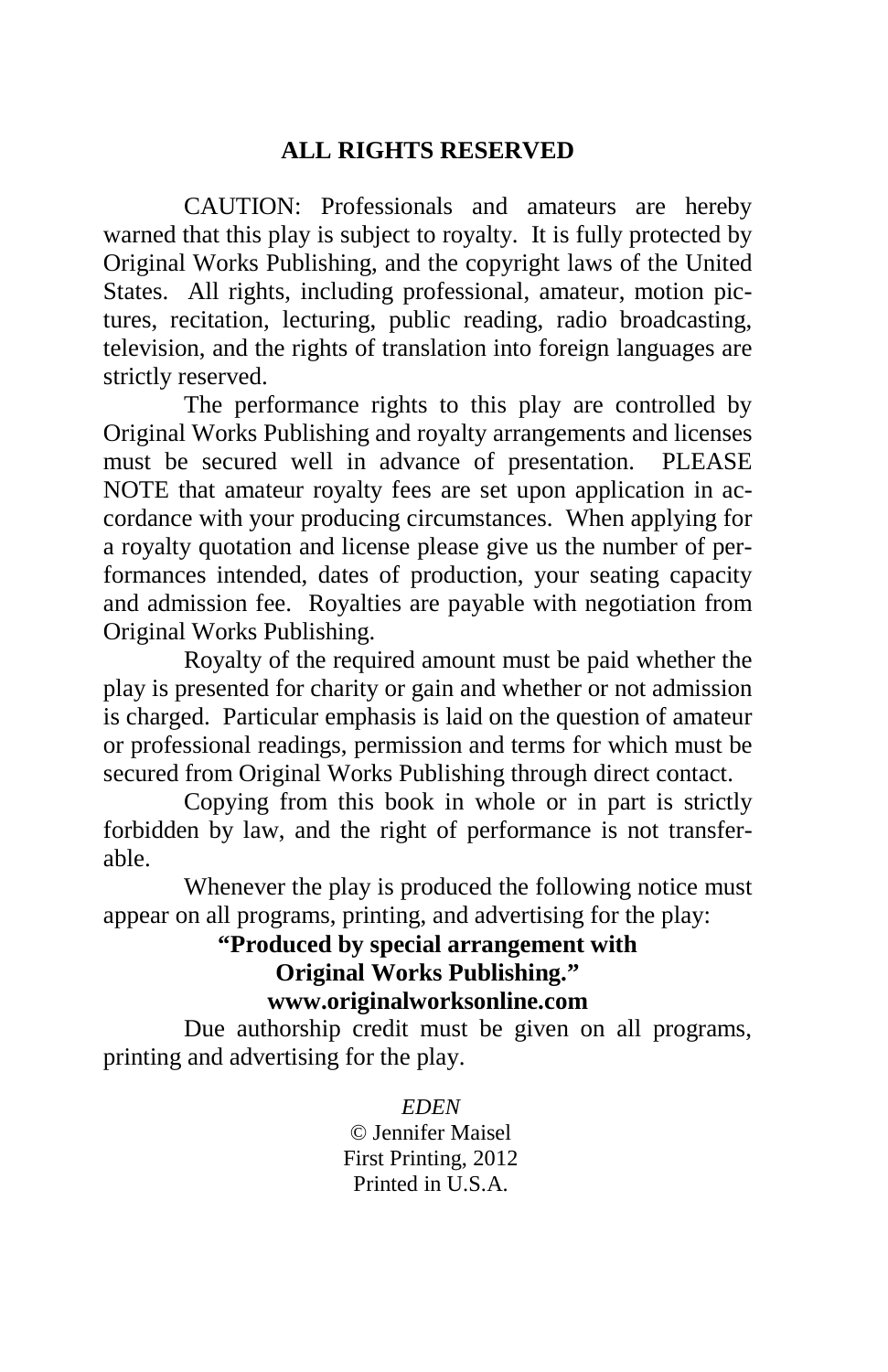# *Also Available From Original Works Publishing*

# **ABSTRACT NUDE by Gwydion Suilebhan**

4 Males, 3 Females

**Synopsis:** Abstract Nude is an enigmatic, erotically-charged portrait that seems to reveal more about the people who view it than it reveals about itself. As the painting moves backward in time, it passes from owner to owner, exploding the lives of everyone who encounters it. In one home, the portrait tips the balance in a barelysuppressed power struggle among the members of a well-to-do family. In another, it awakens a great deal of confusion – and passion – between two former fraternity brothers. In the home of the portrait's subject, it inspires nothing but unrequited love and alienation between two dear friends. And finally, back in the moment of its creation, where the story both ends and begins, the painting incites a terrible violence… the tragedy that haunts it wherever it travels, and that cannot be escaped.

# **COMMENCEMENT by Clay McLeod Chapman**

1 Female

**Synopsis:** One actress plays three women drawn together in the grim aftermath of a high school shooting - the mother of the shooter (*staph infection)*, one of the shooter's victims *(early release)*, and the mother of that victim *(keynote speaker)*. It is a deep exploration of the lives of three women that, according to SEE Magazine "... will leave you wringing your hands in helpless empathy."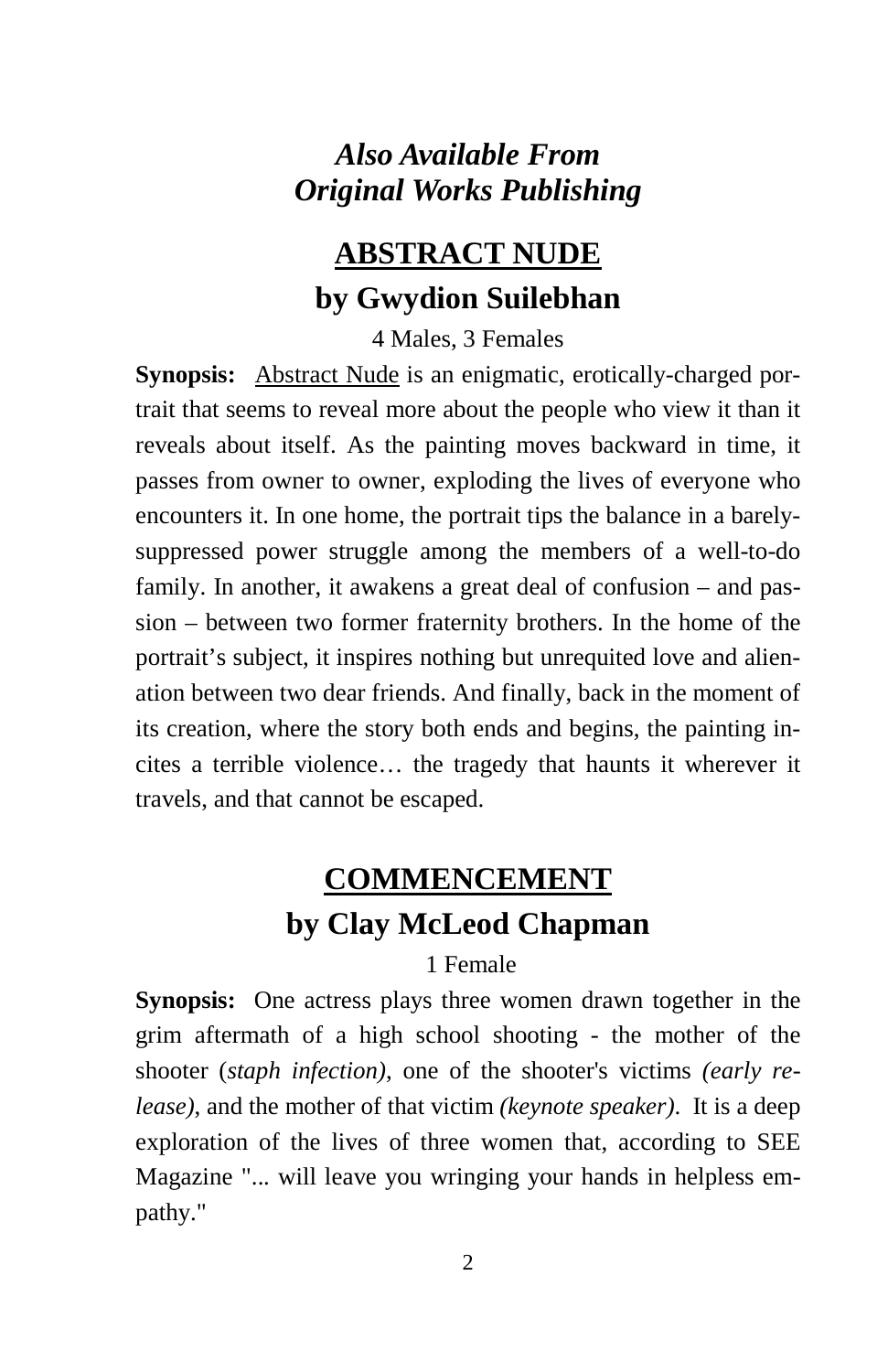# **EDEN**

by

Jennifer Maisel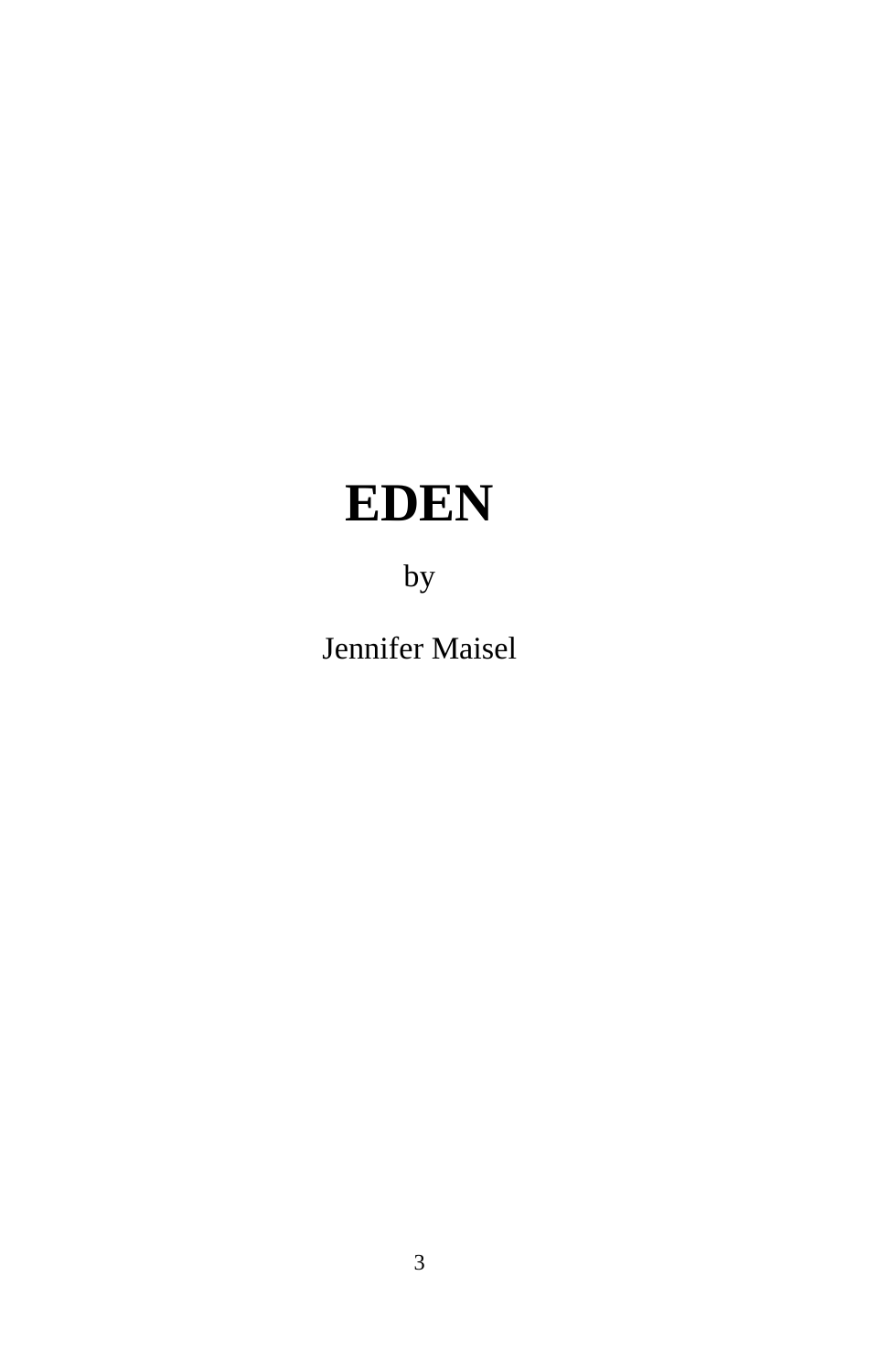# **CHARACTERS**:

CECELIA -- early 30s, HIV positive, former dancer/current waitress

MAURA -- Cecelia's mother, slight accent, a Survivor

HARVEY -- Ageless

REBECCA -- early 30s, Cecelia and Kate's best friend from childhood. Architect.

FRANKLIN -- Rebecca's fiancée. Architect.

L. -- Franklin's sister, divorced

KATE -- early 30s, Cecelia and Rebecca's best friend from childhood, gay, burgeoning performance artist

MAN/NEAL -- early 30s, also doubles as HOMELESS MAN, SILENT POLICE MAN

#### **SETTING:**

The late 1990s.

A unit set. A metal and mirrored jungle that transforms into whatever it needs to be.

The action is continuous.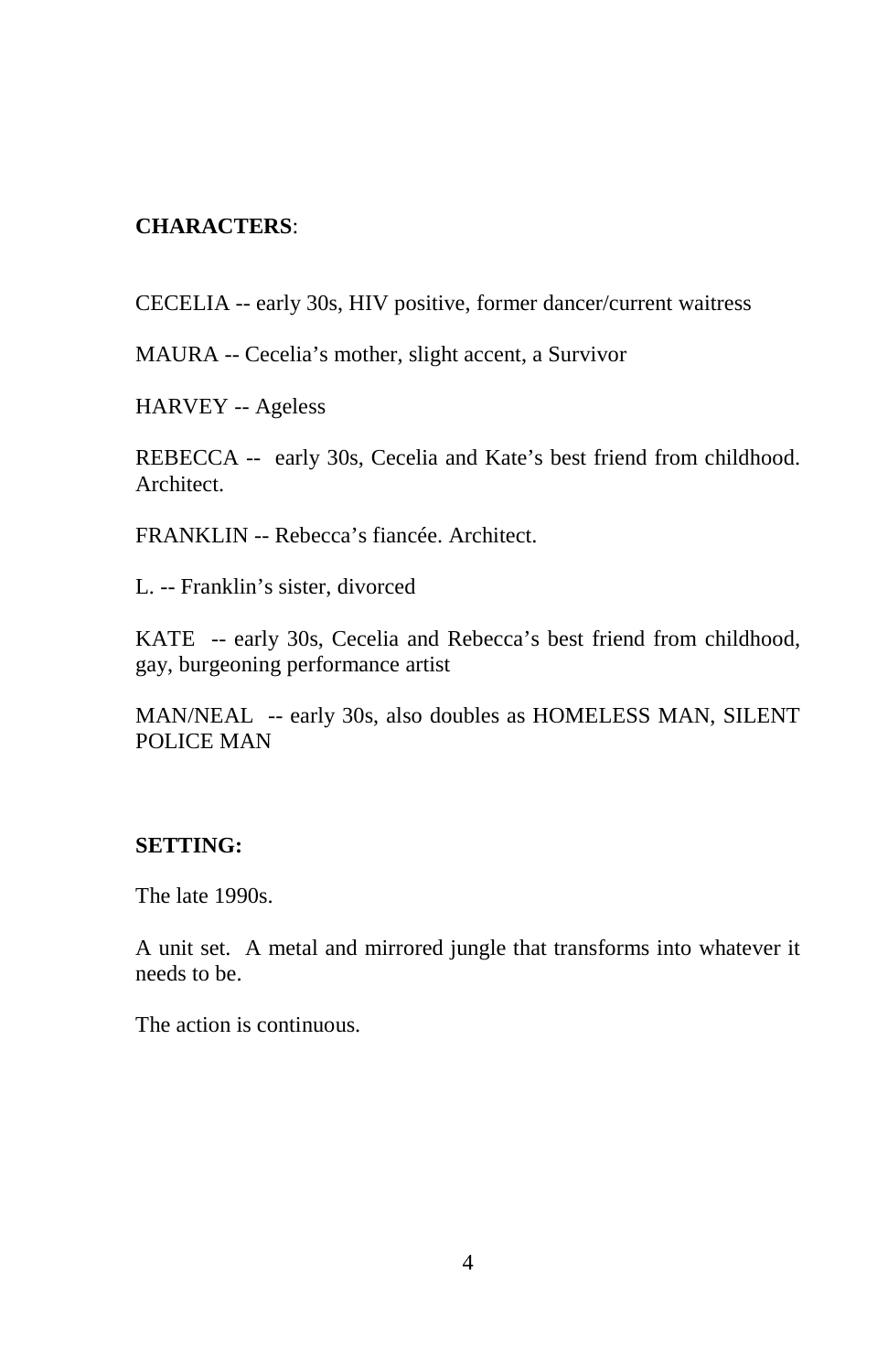EDEN won South Coast Repertory's California Playwrights Competition and was given a reading at SCR, directed by Bill Rauch.

EDEN premiered at THEATRE OF NOTE, Los Angeles, California in July of 1999, produced by Kiff Scholl with Sarah Phemister & April Vanoff. It was directed by Dan Oliverio.

The Cast was as follows:

CECELIA – Lisa Anne Morrison

MAURA – Pamela Gordon

HARVEY – David Conner

REBECCA -- Alina Phelan

FRANKLIN – Jonathan Klein

L. – Michelle Welk

KATE -- Mika Walden

MAN/NEAL -- Chris DeWan

Lighting Design: Jonathan Klein Set Design: Dan Mailley Costume Design: Trace Turville Prop Design: Thomas Prisco Sound Design and Original Music: Corby Gallegos Choreographer: Jessica Wallenfels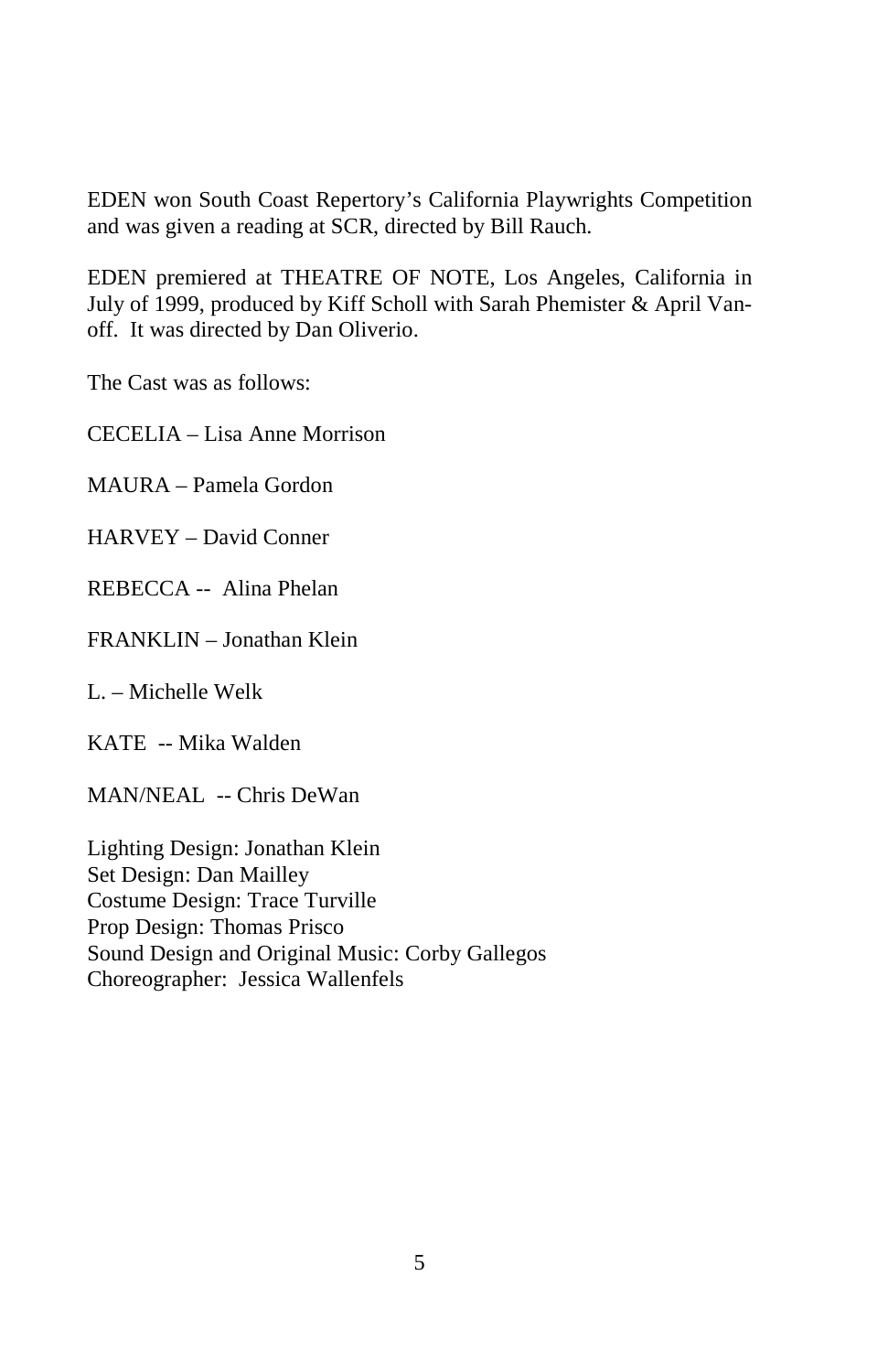**EDEN is dedicated to Barbra Frey and John Cook.**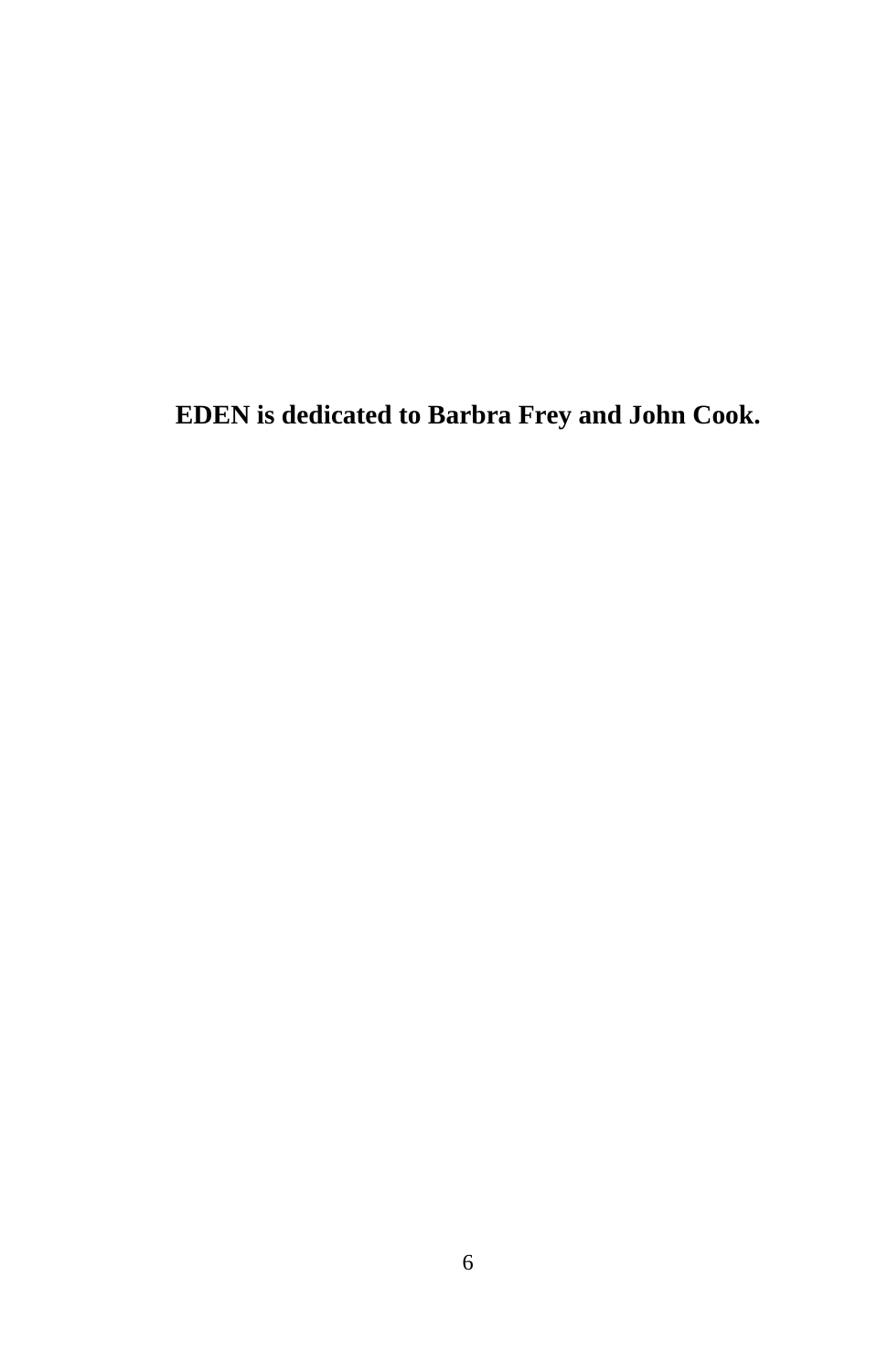It is true that these mysteries are dreadful, and people have always drawn away from them. But where can we find anything sweet and glorious that would never wear this mask of the dreadful? Whoever does not, sometime or other, give his full and joyous consent to the dreadfulness of life, can never take possession of the unutterable abundance and power of our existence; can only walk on its edge, and one day, when the judgment is given, will have neither been alive nor dead.

-Rainer Maria Rilke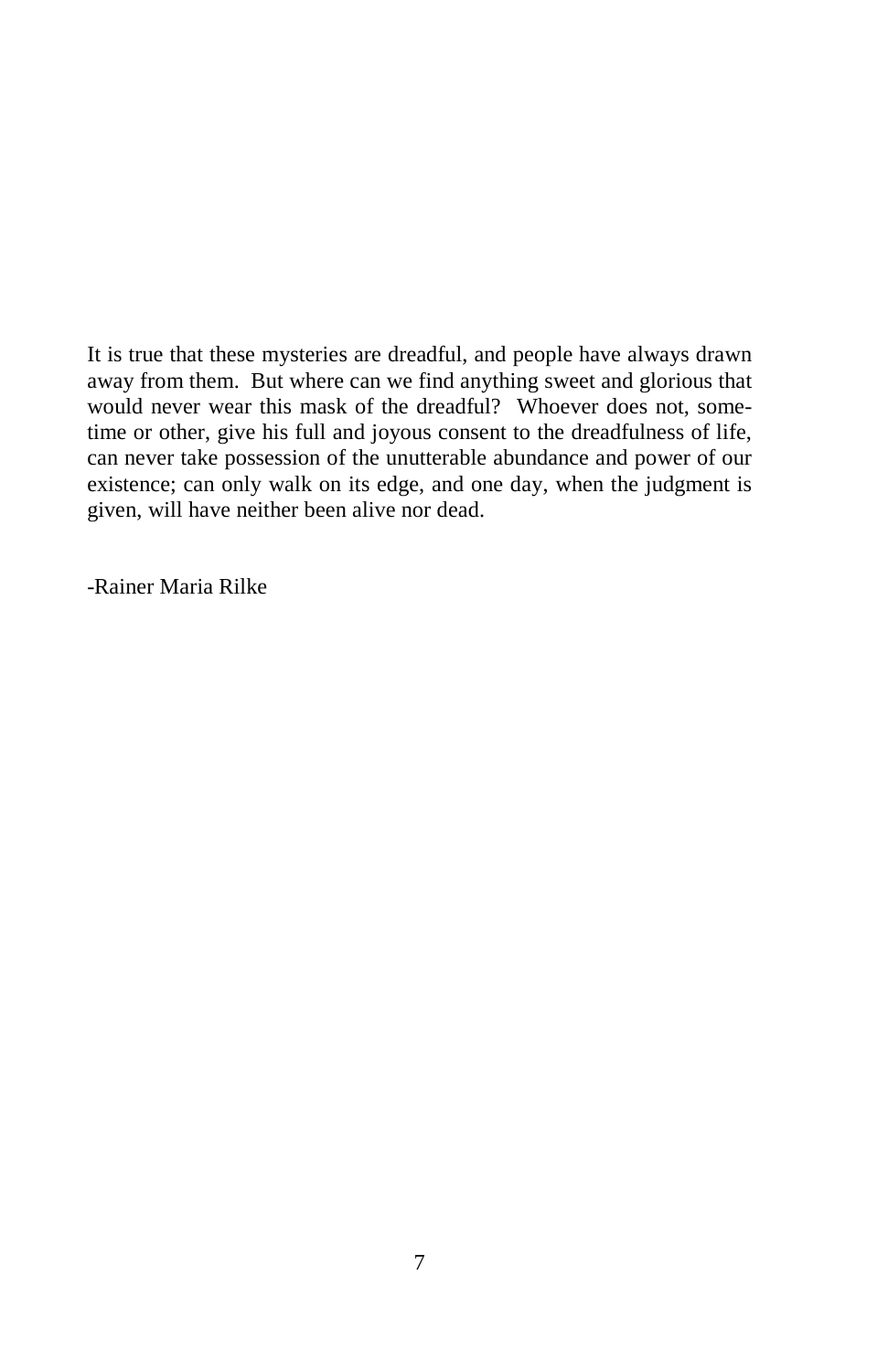# **EDEN**

*Nighttime Maura speaks to the audience. Cecelia echoes her and takes over in some places She has heard this story so often it has become her own.*

- MAURA: Once, a very long time ago, I was a small girl. Small for my age even and young, younger than you are now.
- MAURA/CECELIA: I think of you as so young, I want to protect you from this story, I want to keep you from the nightmares, the imaginings, but I was even younger than you then.
- MAURA: I was a small child as well, so I didn't look old enough to understand what was happening.
- MAURA/CECELIA: I wanted to comfort my mother
- MAURA: sitting at the window most of the night because during sleep, that is the time when our defenses are down. I was ashamed
- CECELIA: I thought the yellow star looked so pretty against my black coat
- MAURA: because to wear it -- I somehow knew to wear it was wrong. It happened in the time it takes for you to rearrange the covers or to tie your shoe -- but it lives crystal clear in my head. The trance of walking -- so far past tired -- and my name called, shouted out I thought, but I was the only one who heard the man at the edge of the woods.
- MAURA/CECELIA: He called my name-
- MAURA: I can't say he was beautiful because you don't call men beautiful. I thought he had his own light coming from inside.
- CECELIA: He called your name.

MAURA/CECELIA: He beckoned to me with his hand

- MAURA: and the guard
- CECELIA: the guard
- MAURA: turned his own head away towards
- MAURA/CECELIA: someone falling
- MAURA: to the ground. I ran. I ran to this man. I ran so hard I had to close my eyes. I opened them and the man was gone but I was safe.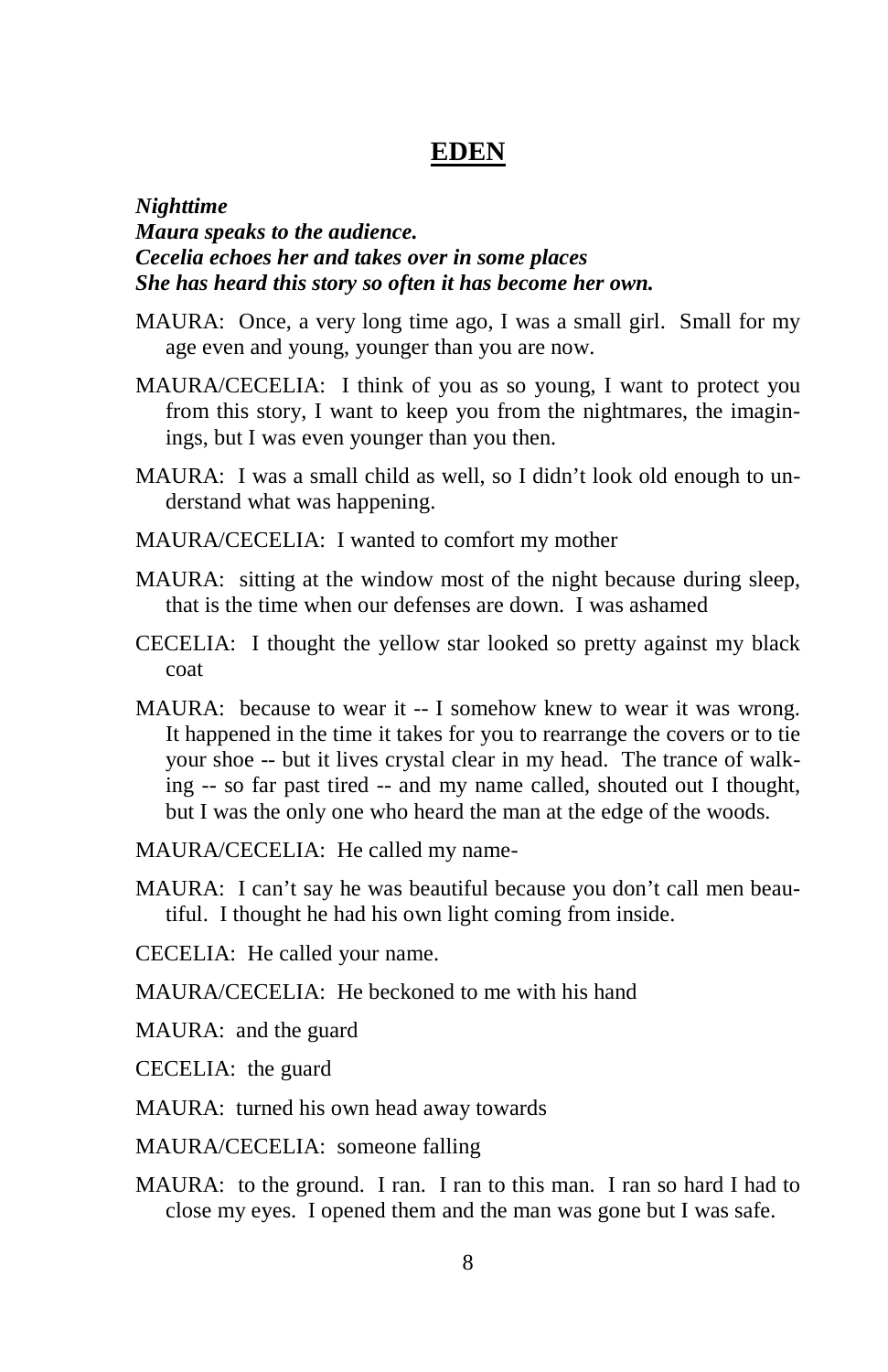MAURA/CECELIA: Someone turned his head

MAURA: and I became free.

 I saw the man again the day I met your father, but not until then. I lived alone in the woods for some time. When the partisans found me I was animal with the faint memory of girl.

 I know what I lived for. I lived for the moment I saw your head push between my legs. I lived for seeing you extend your arm and your leg and rise on one toe to be a swan.

MAURA/CECELIA: I tell you this so you can think your mother is a little crazy, so you can pass it down to your children and tell them - to think of how our history changed in a moment. Someone turned his head, a vision beckoned and future generations were saved.

MAURA: I lived for telling you this story.

*A nightclub called EDEN. The bowels of New York City. Pulsing music. Light filtering through the smoke of the room. Bodies moving against each other.*

*(CECELIA dances alone, looking not lonely, but singular. She holds a drink tray, she's got a money bag around her waist. When HARVEY appears, it is as if from nowhere. He watches her.)* 

CECELIA: What do you want from me?

HARVEY: Love.

Well, that's what you want. In love, in dangerous, right before we jump off the cliff into love. That feeling, that. I'm here only to oblige.

CECELIA: Not a chance.

HARVEY: Oh, that feeling you long to remember those days when you look at your love-er and don't see perfect anywhere anymore. That's what you're looking for. That.

CECELIA: Order a drink.

HARVEY: Twelve steps.

CECELIA: A soda.

HARVEY: I'm not permitted worldly goods.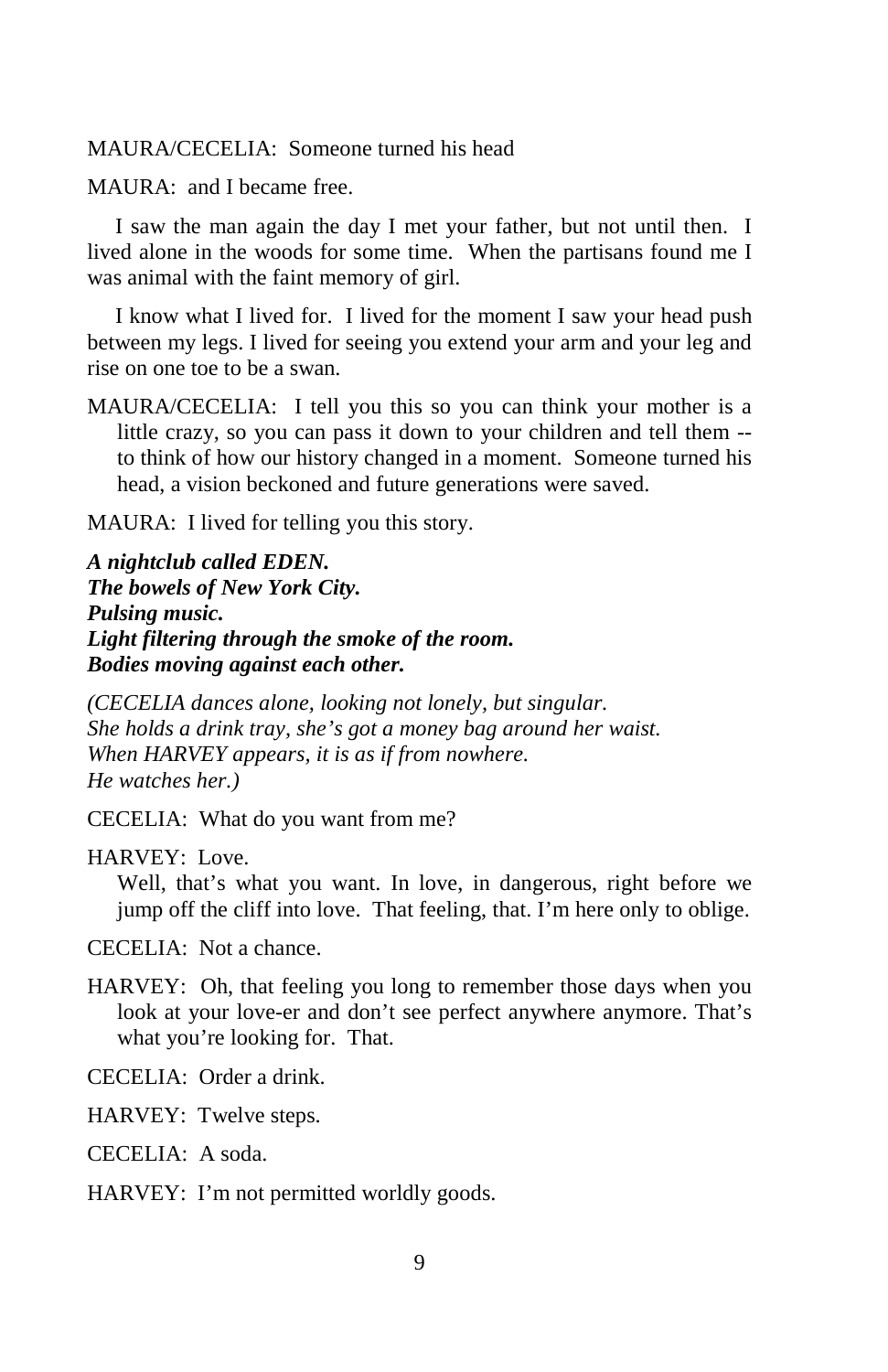- CECELIA: No cash. *(he shrugs)* Pretend.
- HARVEY: Nobody here cares if you look suspicious. Everyone comes to Eden to lose themselves in the possibility.
- CECELIA: Of?
- HARVEY: *(snake-charmer)* -of something that's not the life they have right now.
- CECELIA: *(trancelike)* In too deep?
- HARVEY: *(drawing her in)* Over our heads.
- CECELIA: Drowning?
- HARVEY: In the sameness.
- CECELIA: In the utter monotony.
- HARVEY: Of the every day.
- CECELIA: When will it ever change?
- HARVEY: It used to be-
- CECELIA: It used to be-
- HARVEY: So good-
- CECELIA: Oh I remember that. That feeling. It's delicious.
- HARVEY: You don't have to remember. You could have it again.

*(-the moment is broken-)* 

- CECELIA: It fades.
- *(silence)*
- HARVEY: *(trying again)* You're beautiful.
- CECELIA: That won't last.
- HARVEY: You never give in. I like that you never give in.
- CECELIA: So?
- HARVEY: With me around, I guarantee you will.
- CECELIA: I don't know you.
- HARVEY: But I'm kind of familiar. Like someone you've been waiting for your whole life finally standing right in front of you.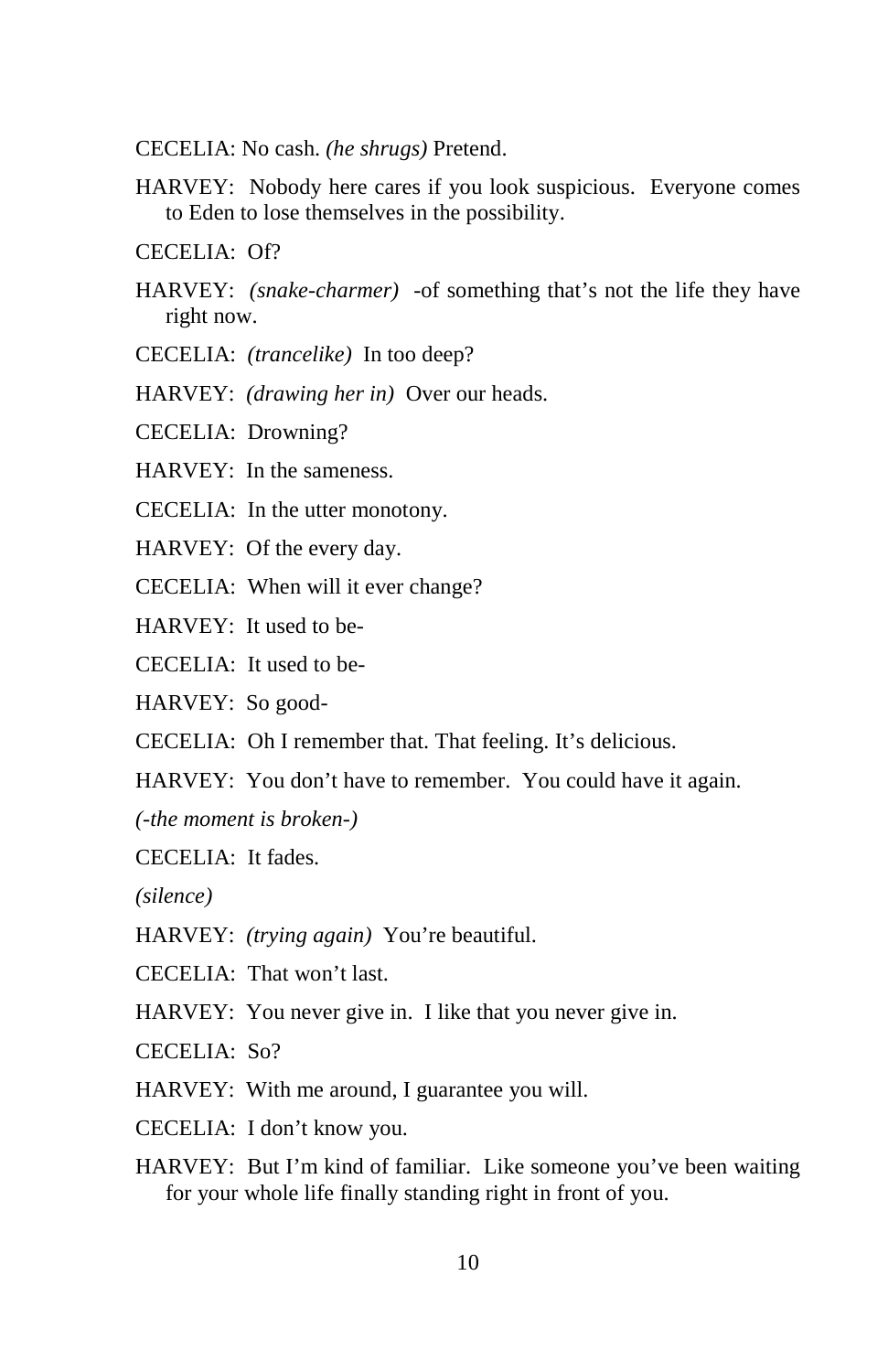CECELIA: Let me warn you right now - you don't want to pick me up. The way you assume I want to know you...you're so wrong.

*(She turns to go)* 

HARVEY: I've been told you're wanting this.

*(He takes the gun out of his inside pocket. A special gun. It GLEAMS.)* 

- HARVEY: It's exactly what you've been thinking of am I right?
- CECELIA: That's beauty. *(He shows it off - it catches the light. Tempting.)* How did you know?
- HARVEY: Words, wishes...they get around. You'll find if you stick with me things like this will happen to you all the time. If you stick with me coincidence will not be coincidental at all anymore.
- *(She takes the gun from him.)*
- CECELIA: Show me.
- HARVEY: Bullets are right here. *(Pats another pocket.)* We'll go someplace a little more private.
- CECELIA: *(taken aback, slightly surprised)* No bullets.
- HARVEY: No bullets. It won't be much use.
- CECELIA: I'm creating something here. And I'm sure No bullets. *(Takes measure of the gun in her hands.)*  It's forming in the back of my head. The pieces are coming together. The next thing is suddenly there, like I've actually got a plan. Soon I'll know exactly what I'm about to do.
- HARVEY: Uh huh. I'll keep the bullets. Just in case.

*(Cecelia points the gun at the mirrored ball hanging from the ceiling. )*

- CECELIA: I hate this place.
- HARVEY: You want to dance? I dance, you know, not like some guys. It'll give you a chance to see what you're missing.
- CECELIA: I see exactly what I'm missing.
- HARVEY: There it is again. Feisty. Or is this a front?
- CECELIA: You never give up. I hate that you never give up.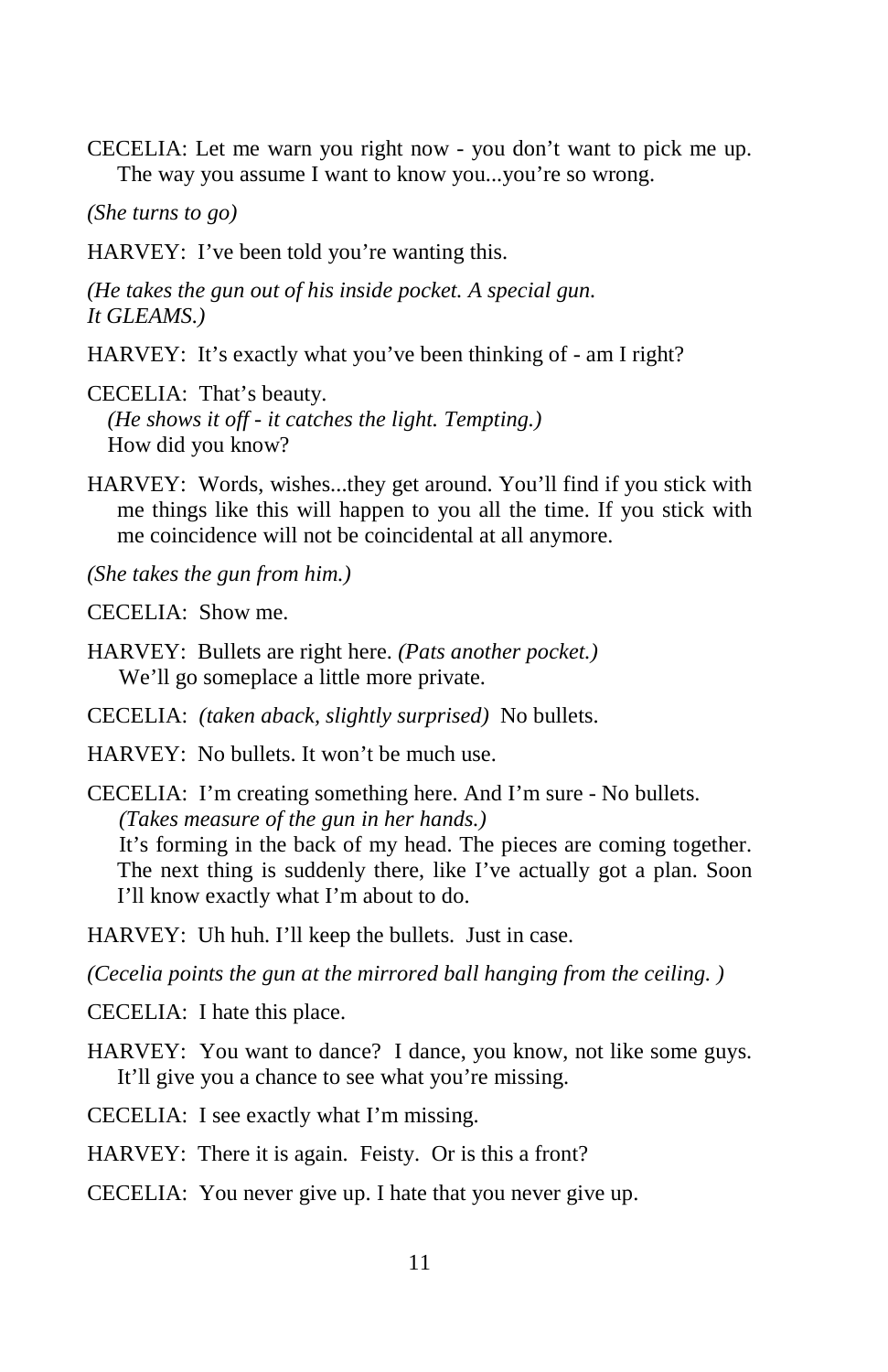HARVEY: I'm always here. Right where I'm needed. Just turn around, you'll see me.

We're going to have a special relationship. One dance, come on. I love this song.

*(He pulls her closer. At his touch she pulls away.)* 

CECELIA: I need you for the gun, to learn a few tricks. That's all. Hands off.

HARVEY: No where in the rule book did it say we couldn't have any fun.

I checked. I'm very careful about these things. I have integrity, you know. Don't muck with things that are beyond my reach… however tempting… I know my limits very well.

You think I don't know what you're shying away from. But one dance couldn't hurt anyone.

One interim of movement. One awakening to the beat. One blood warming to feelings you haven't let yourself have in a long time *(He dances a few gliding steps.)* 

Don't make this hard on me. It would be a lot easier if you'd let yourself give in...

C'mon.

CECELIA: I'll figure it out myself.

*(-as she disappears into the smoke-)* 

HARVEY: Hey! Hey! (-she turns-) My money.

#### *The Bridal Store*

*(REBECCA and L. stand before a three way mirror. L. wears a bridesmaid dress.)* 

REBECCA: You look fine.

L.: I look fat. From all angles.

REBECCA: You look fine.

L.: Look. Really look.

REBECCA: It's fine.

L.: You're just saying that.

REBECCA: Yeah. I am.

*(silence)*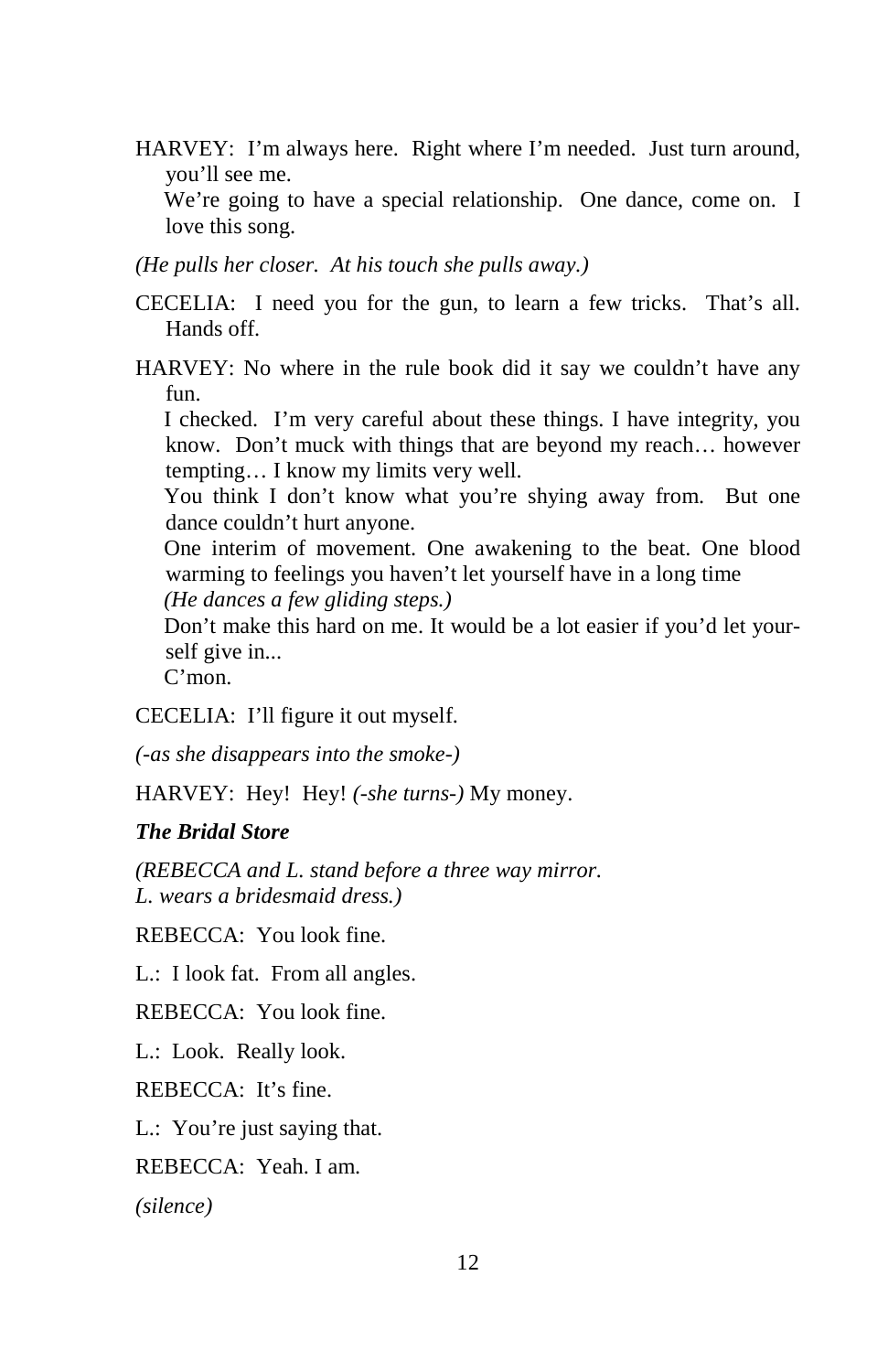L.: You don't have to ask me, you know.

REBECCA: Don't start that.

L.: We're not even friends yet. I mean, you're marrying my brother. We'll be family. We'll see each other at holidays and occasional weekends and send birthday cards. You'll fix me up on blind dates with your fellow architects when I'm in town and warn me not to spend the whole time badmouthing my ex.

REBECCA: Don't do this.

L.: We'll become friends.

REBECCA: If you don't want to--

- L.: I'm not saying I don't want to.
- REBECCA: You should have told me before then because I ordered these dresses months ago and Franklin's got one best man and one usher and I have my maid of honor and you and had I known then I could have -- we'll be unbalanced.
- L.: Rebecca-
- REBECCA: I knew we should have had a small, unassuming wedding. We should have borrowed someone's backyard. Found a justice of the peace. I knew we should have just gone to city hall and gotten it over with. Getting married. What was I thinking?
- L.: I just mean you don't have to ask me to. I won't be hurt. Our relationship is ahead of us. And I know -
- REBECCA: I asked you*. (explodes)* Why is it that everybody is so sure that they know what I want? Don't you think I know what I want?

*(silence)* 

L.: I thought you should know I know I'm not really first choice. I just want you to have the wedding you've always wanted to have.

#### *The Dressing Room at a department store.*

*(CECELIA stands in her bra and underwear, trying on outfits. MAURA enters the small room, with clothes in hand.)*

MAURA: How about this?

CECELIA: I won't wear it.

MAURA: It would look cute on you. That looks nice.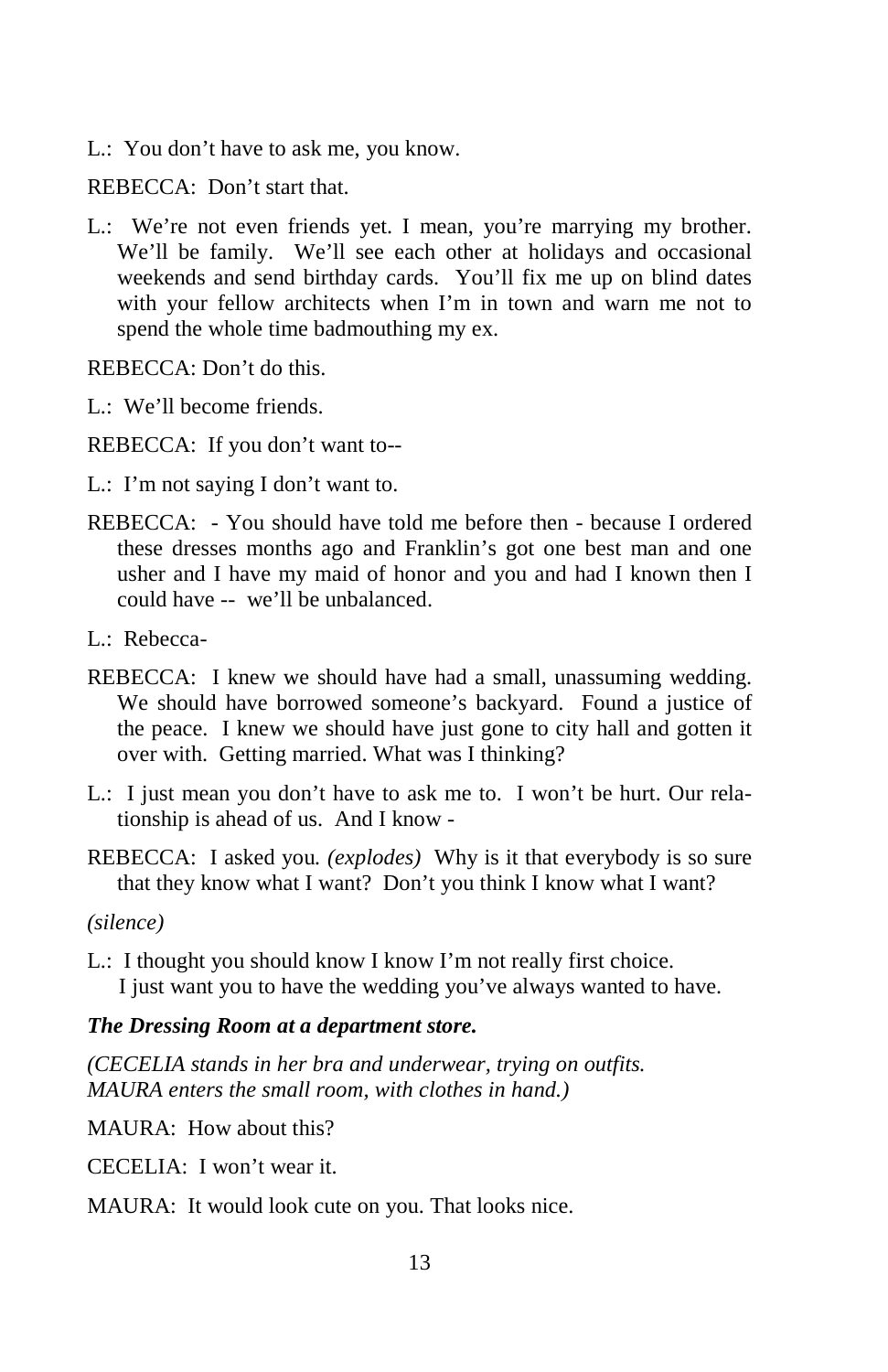CECELIA: I won't wear it.

MAURA: It looks good. Let me get it for you.

CECELIA: It's too nice.

MAURA: You might need it.

CECELIA: I don't have any place to wear it to.

MAURA: Who knows?

CECELIA: I know. I don't go anywhere, Mom. I don't do anything.

MAURA: I'll take you someplace nice. You can wear it for me. Two ladies out on the town.

CECELIA: It's red.

MAURA: You dress like you're in mourning.

CECELIA: Black is my color.

*(silence)* 

MAURA: Here, put this one on. *(Cecelia starts to change)* Oh...oh. *(Maura rummages through her cavernous pocketbook)* Hmmm...no...no...there...no! Ah Ha! *(pulls out a newspaper clipping)* The New York Times.

CECELIA: Don't show me that.

MAURA: Two noted young architects.

CECELIA: I know.

MAURA: She is the last one I would have thought to get married first.

CECELIA: I know.

MAURA: And the picture - such a nice looking boy. A few days away -

CECELIA: I know.

MAURA: Well, I just thought you might want me to tell you -

CECELIA: I know Mom. And I still don't want you to tell them where I am and I still don't want to know about them. I know all I want to know. Got it?

*(silence)* 

MAURA: You've got a hole in your tights -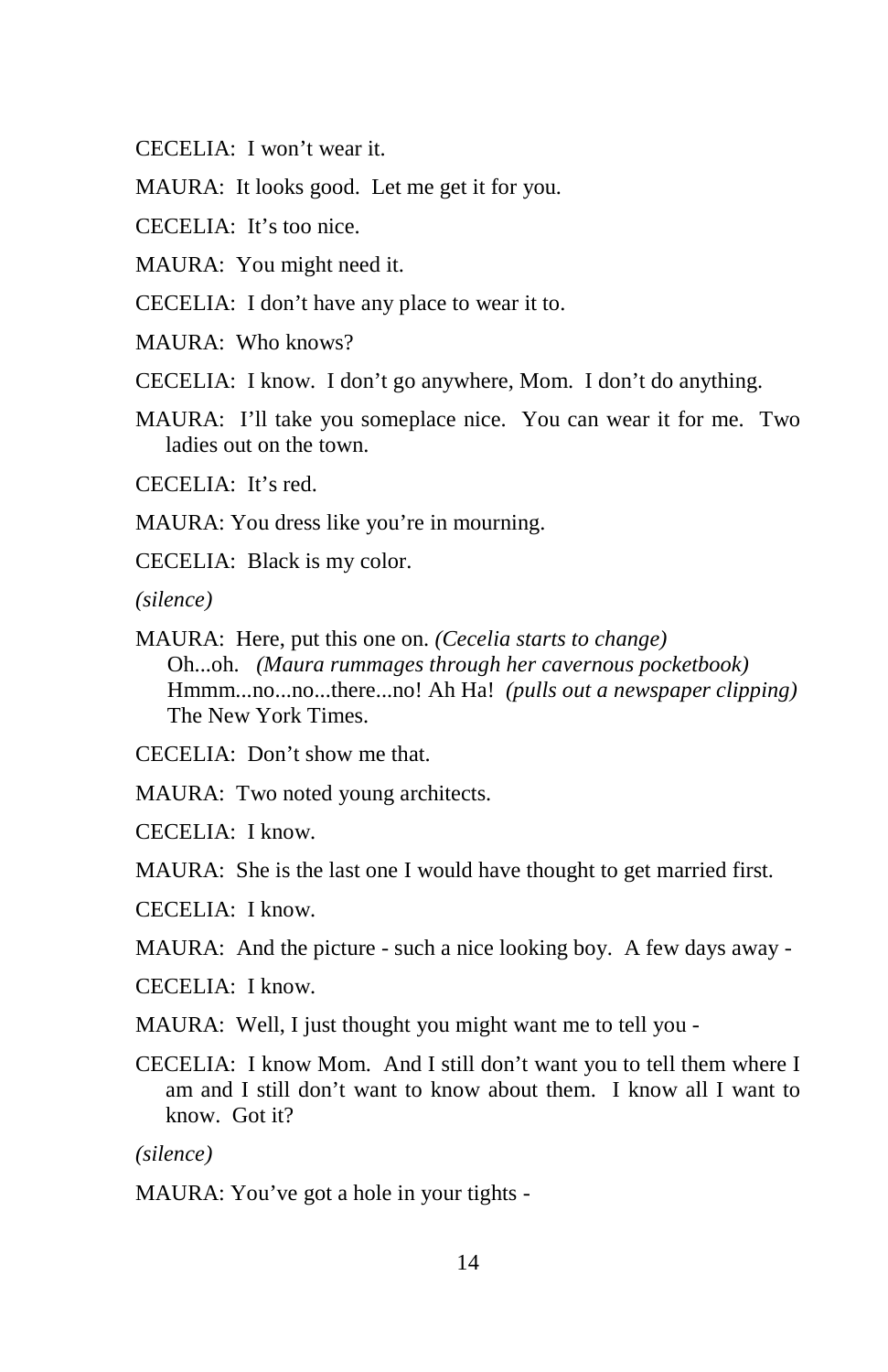MAURA: *(overlapping)* You know.

CECELIA: *(overlapping)* I know.

*(silence)* 

*(Cecelia grabs the clipping, looks at it, crumples it)* 

CECELIA: His face is all smudged.

*(silence)* 

MAURA: Have you met anyone?

CECELIA: Please.

MAURA: It's not impossible.

CECELIA: It is impossible. Nobody wants anyone like me. It scares them away. People are scared to breathe my air. They can't bring themselves to share my soda. You think they want to "meet" me? I wish you would understand this - I scare them away.

*(Cecelia pulls a bottle of pills out of her bag, shakes the bottle at Maura, pops two defiantly. Beat. Maura starts rummaging through her own purse.)* 

MAURA: There's this service -

*(Cecelia looks at her)* 

CECELIA: A dating service?

MAURA: Paula told me.

*(stop)* 

CECELIA: You told Paula.

MAURA: She gave me a form. You fill in the bubbles with a number two pencil and they run it through the computer - You need to get out more.

*(She keeps rummaging)* 

CECELIA: You told Paula.

MAURA: You need to be with people.

*(Maura finds the form and offers it to Cecelia, who bats it away)* 

CECELIA: You told Paula.

MAURA: A mother-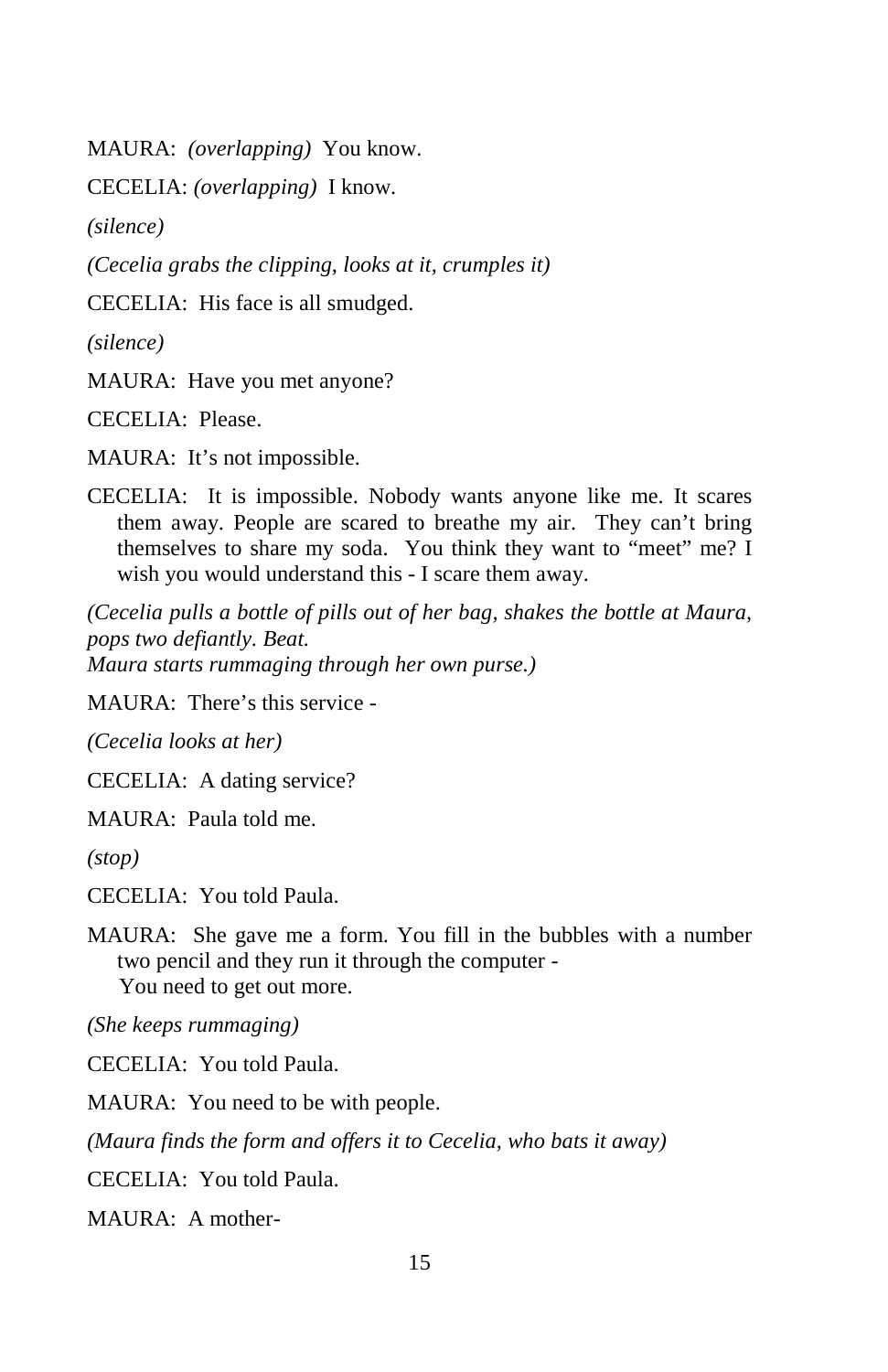CECELIA: A mother-

MAURA/CECELIA: - knows about these things.

CECELIA: How the fuck could you tell Paula? This is my news. This is my disease. This is my story. This one is mine.

MAURA: You think this is happening only to you.

*(Cecelia pulls off the new clothes and puts her own on)* 

MAURA: -- What's that?

CECELIA: What?

MAURA: On your back.

CECELIA: What?

MAURA: There.

CECELIA: That's always been there.

MAURA: No.

CECELIA: Mom, it has always been there.

MAURA: It has not.

CECELIA: It has. It has! I know because I examine myself every day for changes and that has always been there.

*(silence)* 

MAURA: I'm going to put these back onto the rack.

CECELIA: Mom.

MAURA: I used to know every inch of your body. You're so grown up. I'll just pay for this.

CECELIA: I won't wear it.

MAURA: I'll take you some place nice.

CECELIA: I still won't wear it.

MAURA: I need to buy you something.

CECELIA: I think it would be better for you if I just killed myself instead of waiting for it to show up whenever it damn well pleases. Faster. More efficient. Pow. Gone.

*(silence)*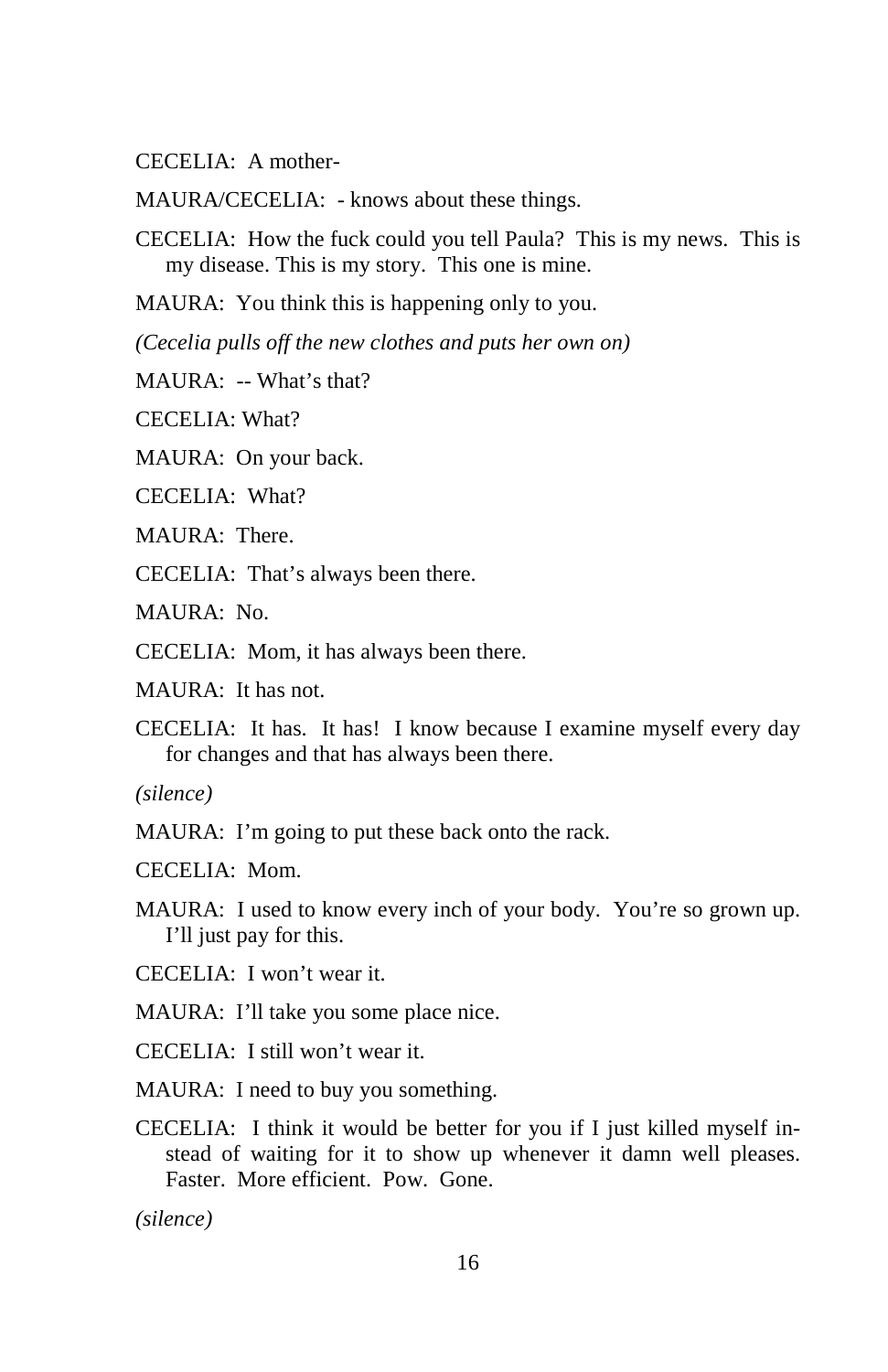MAURA: I wanted to buy you something pretty. It's always been our special time together. I take joy in that. You're so pretty. There must be a proper way to behave but I don't know what that is. I need some way to help you. That's what you could give me -- some way to help you.

*(Cecelia finishes dressing. She looks at her mother and for the moment, gives in, touching her cheek.)* 

CECELIA: Do they have any formal dresses out there?

#### *Rebecca and Franklin's Bathroom.*

*(They jostle for position in front of the mirror. He brushes his teeth. She puts on makeup.)* 

- FRANKLIN: *(mouth full)* I, Franklin, take you, Rebecca, to be my lawfully wedded wife. I promise to love and cherish you, to protect and keep you through sickness and health, good days and bad until death do we part. I hold you in my heart.
- REBECCA: I, Rebecca, take you, Franklin, to be my lawfully wedded husband. I --
- FRANKLIN: Promise.
- REBECCA: I promise--
- FRANKLIN: To love.
- REBECCA: I promise to love --
- FRANKLIN: And?
- REBECCA: And, I promise to love and, and....
- FRANKIN: I, Franklin, take you, Rebecca to be my lawfully wedded wife. I promise to love and cherish you to protect and keep you through memory lapses and premenstrual disaster, on days when you don't look so good and days where you're stunningly beautiful and days when you really are wondering why you married me and days when I just want to stay asleep until something moves me to believe in life again and that something, I know, will be you. Until death do us part. I hold you in my heart. Amen. Tada! Take it away, Rebecca.
- REBECCA: My mind's a blank.
- *(Franklin takes her lipstick from her and puts it on her mouth.)*
- FRANKLIN: Perfect. You'll know it.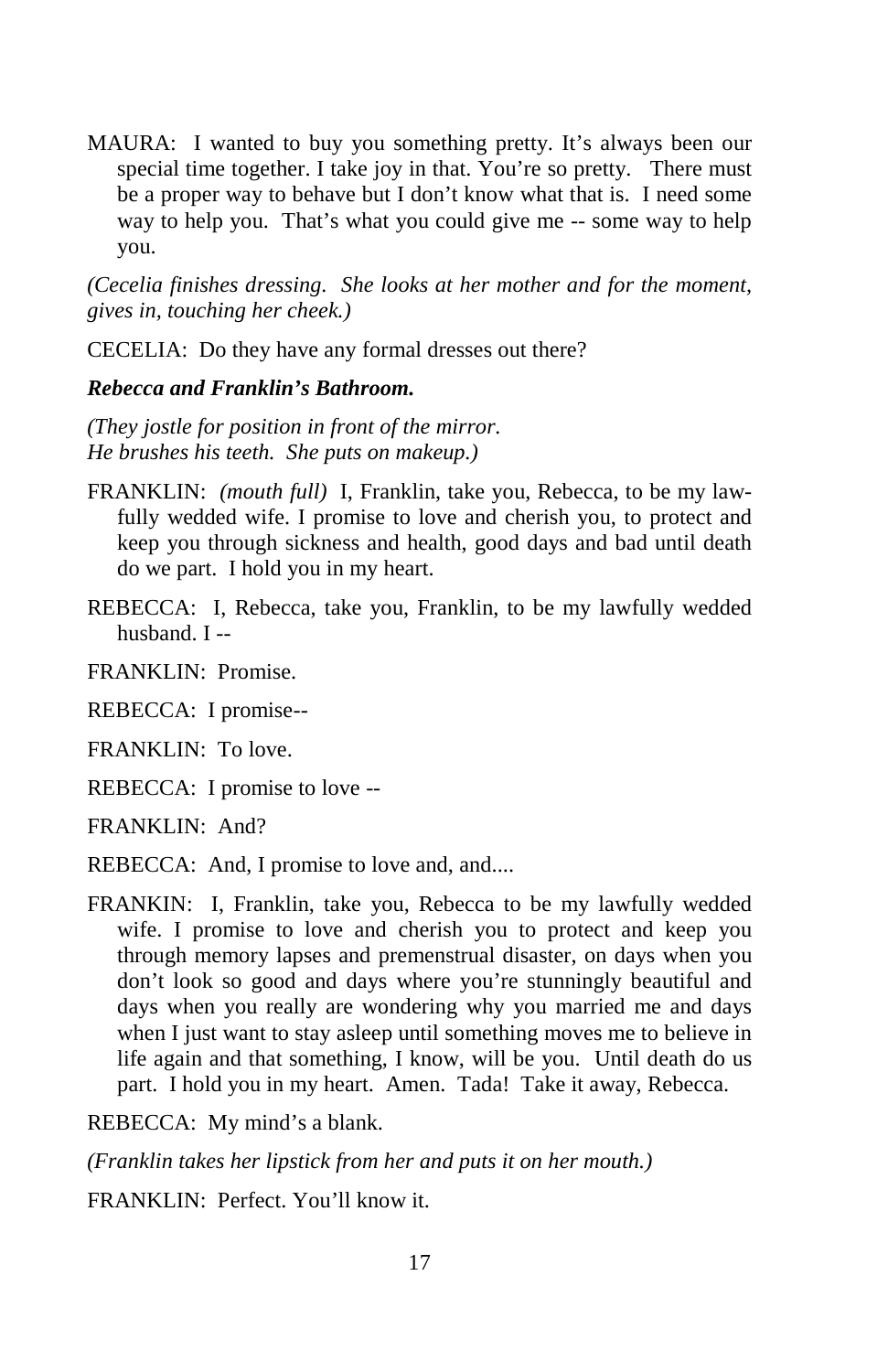#### *The Movie Theatre*

(*CECELIA slumps in her seat. MAURA walks down the aisle to sit next to her. She carries two supersized tubs of popcorn, two extra large sodas. NEAL sits in the audience.)*

CECELIA: Jesus, Mom.

MAURA: Take, take.

CECELIA: I said I didn't want any.

MAURA: You're too thin.

CECELIA: I am not too thin. I have never been too thin. We could have shared.

*(FRANKLIN enters the theatre and moves to a seat behind and away from them)* 

MAURA: You don't like butter flavored topping. You don't like salt. Diet soda for you. Boring!

CECELIA: This is terrible for you.

MAURA: I live in New York City. I walk it off. Why don't they have hot chocolate in movie theatres?

*(HARVEY enters and moves to a seat a few rows behind them. He wears a hat that hides his face enough to be unrecognizable to Maura)* 

CECELIA: It's not hot chocolate weather.

*(Maura nudges Cecelia and whispers)* 

MAURA: Look over your shoulder - don't look. Glance. Be nonchalant.

CECELIA: What?

MAURA: There are single men here.

CECELIA: Mom-

MAURA: More than one.

 $CECELLA \cdot Go$  for it.

MAURA: You should seize the opportunity. I'll meet you after. The one in the hat, he seems a little familiar but I can't see well in this light.

*(She peers back at him. He turns his head so she can't get a good look. Cecelia turns back and recognizes Harvey.)*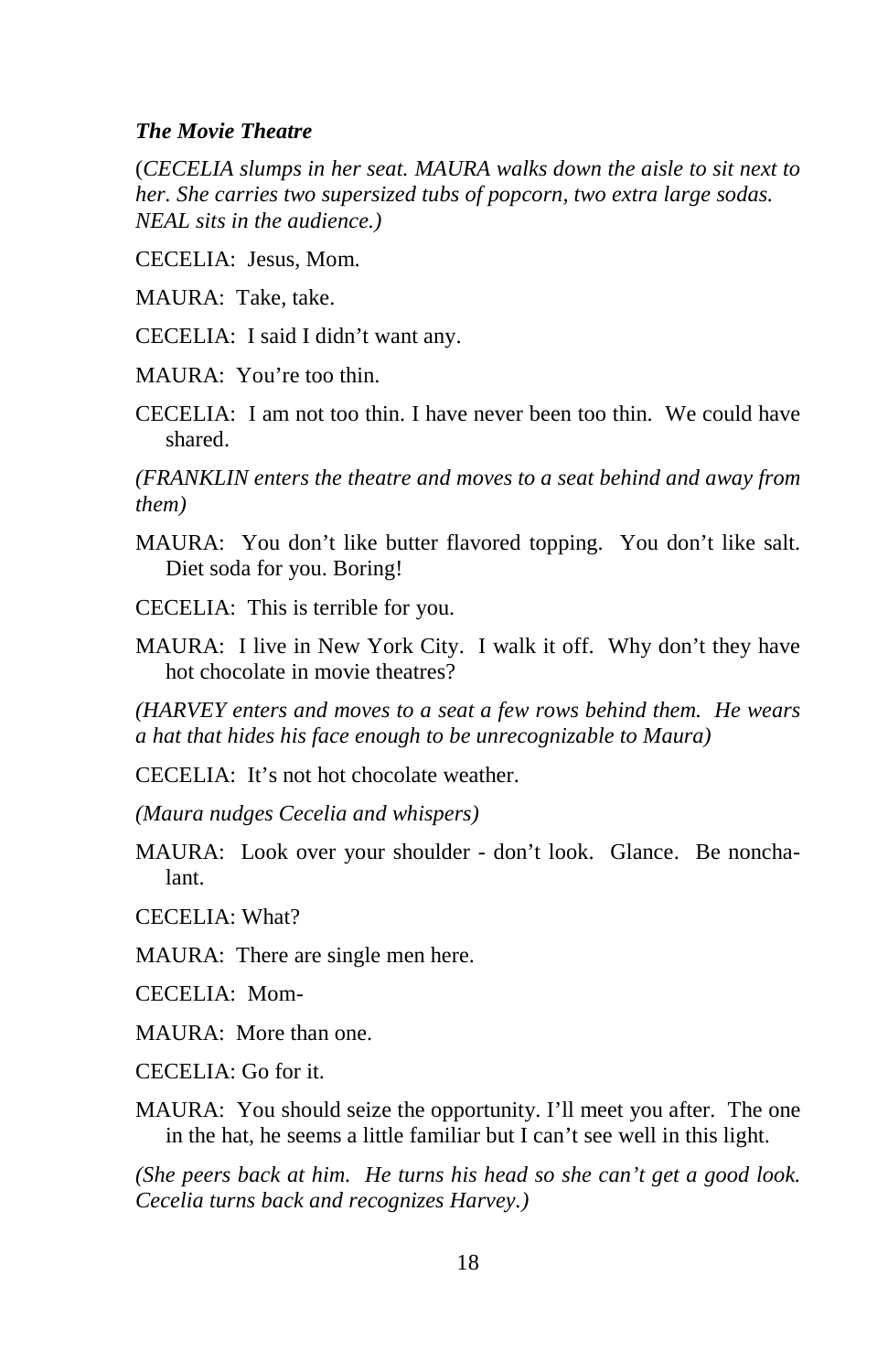CECELIA: Turn around. Face front. Now.

MAURA: Your best friend is getting married. Why not you?

CECELIA: She's not - We're not. You know why!

HARVEY: *(unheard except for Cecelia)* Don't speak to your mother that way.

CECELIA: *(Hisses to Harvey)* Creep!

HARVEY: *(the others can't hear him)* I told you - what I do best is arrange special moments for you. Just call me the Spirit of Divine Coincidence. Synchronicity is my middle name. Just ask your mom, she'll tell you. So, look around you. Be observant. I have something here you have to see.

CECELIA: Stalker.

*(Maura rummages in her bag and pulls out boxes of candy)*

MAURA: Juju bee?

HARVEY: *(unheard, except by Cecelia)* Hey! Pass that back here.

#### CECELIA: No!

*(silence from Maura, surprised at Cecelia's snap, which was aimed at Harvey.)*  Thank you. *(Maura resumes her eating.)* 

MAURA: I have a story for you.

CECELIA: I know all the stories.

MAURA: Not this one. This is a new story. Twizzler?

CECELIA: No.

MAURA: You love licorice.

*(Cecelia takes one, lays it on top of her untouched popcorn.)* 

MAURA: *(Loudly)* This story is about the first time I made love.

*(Cecelia looks around - Harvey leans forward.)* 

CECELIA: Mom-

MAURA: The proper thing for me to say, to tell, is that your father, he was the only one, that he was the first one, at least. That would be the proper thing for me to tell you.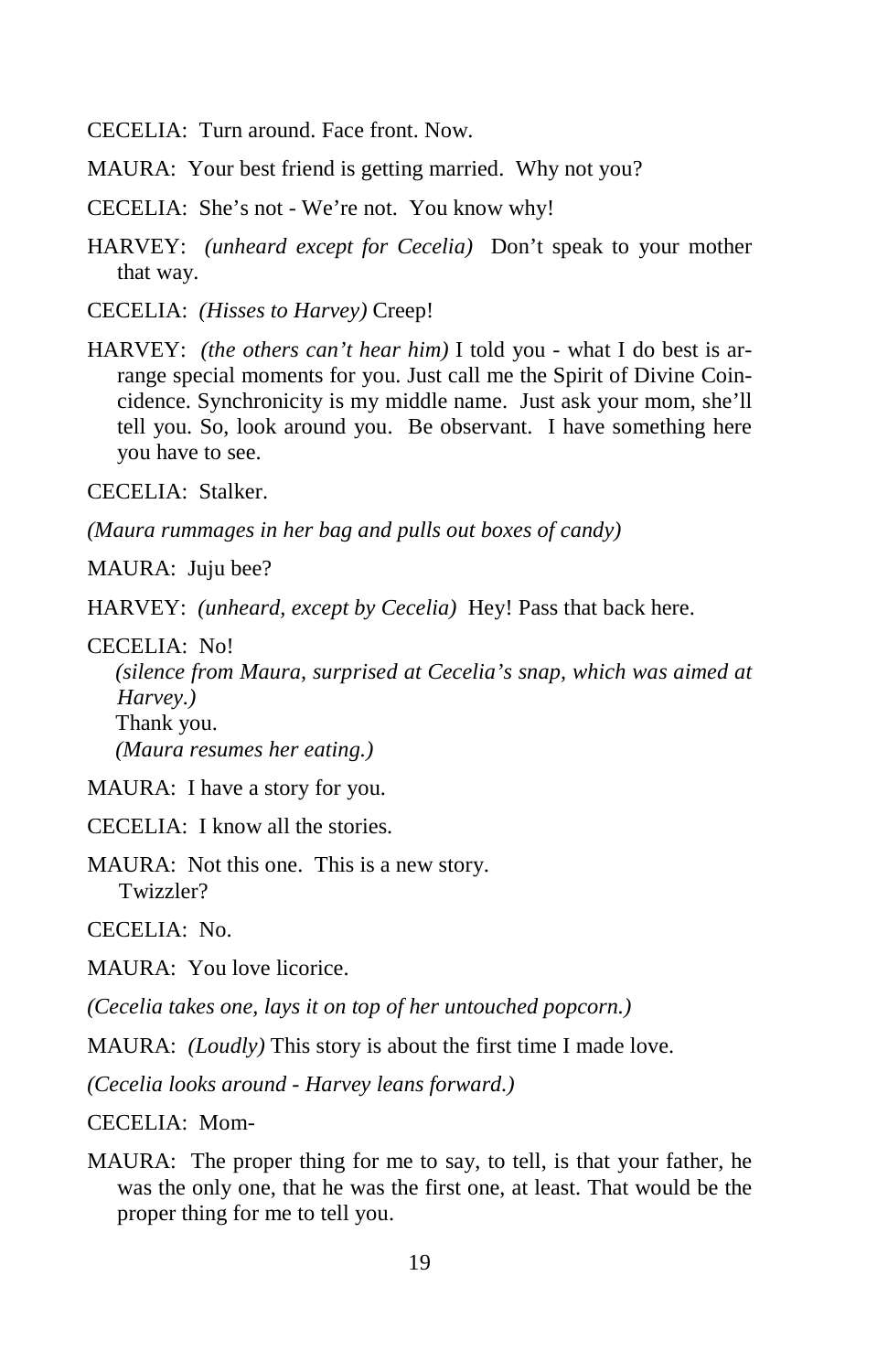- CECELIA: This is one of those things a daughter doesn't need to hear.
- MAURA: That is something of my generation, not yours. I was astonished in the seventies - People counted the numbers out loud to each other, people lost count with a triumph. And we -
- CECELIA: Generation gap. Gap. Some stories are not supposed to cross it.
- MAURA: Your father was not my first.
- CECELIA: People are listening.
- HARVEY: *(unheard except by Cecelia)* Don't mind me.
- MAURA: What do I care? Is it some surprise, a woman like me is a sexual human being? *(Turns behind her to say to the other men)* Is that a surprise?
- CECELIA: Mom! Behave!
- MAURA: I was 12.
- CECELIA: 12. I'm not listening to this.
- HARVEY: *(unheard except by Cecelia)* Go on.
- CECELIA: *(To Harvey)* Pervert!
- MAURA: Cecelia!
- HARVEY: *(unheard except by Cecelia)* Shhhhh.
- MAURA: The war was over. I was alone. Somehow my new family, the one I made in the woods, we were separated. He was 14. And I thought, why not? I may never have this again. I am so desperately lucky to have this now. This love, this moment, this boy. I grabbed it. It hurt so much.
- MAURA: *(overlapping)* We were all ribs and awkwardness.
- HARVEY: *(overlapping)* They were all ribs and awkwardness
- MAURA: So thin. We didn't do anything right, but it was all right. I have-
- MAURA/HARVEY: this beautiful moment to live again whenever I want.
- *(Cecelia looks back and forth at the two of them.)*
- MAURA: Sex is a very life affirming act.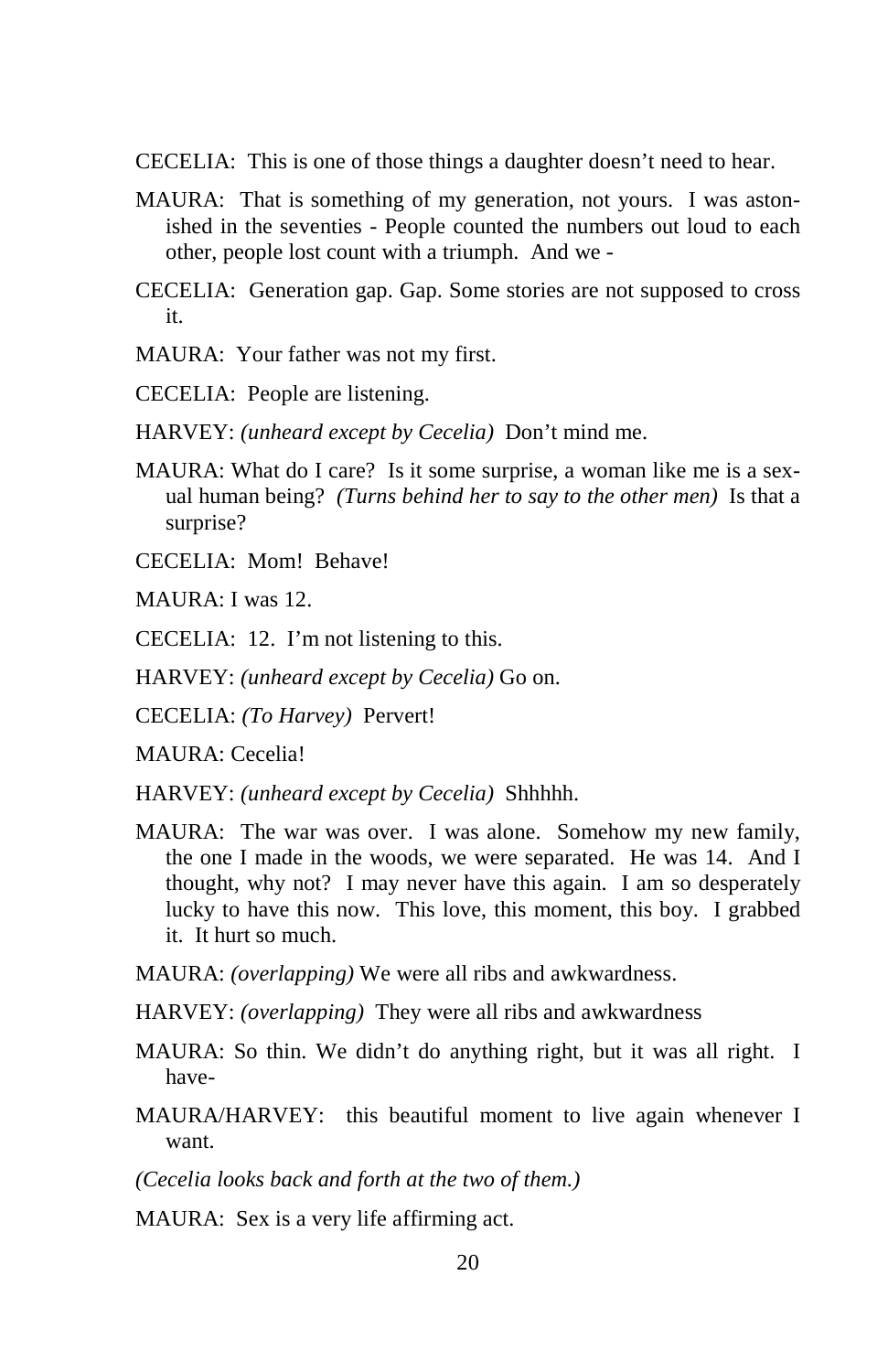- CECELIA: You are a crazy old woman telling me that sex is a lifeaffirming act.
- MAURA: You should be out having sex, having love, having friends. You shouldn't be spending nights at old movies with your old mother.
- CECELIA: Do you ever listen to yourself?
- *(The lights dim. Movie light plays over their faces.)*
- MAURA: Ahh, previews, I love previews.
- CECELIA: You don't listen. You don't hear me. You don't acknowledge me. You ignore what's going on with me as if if you can't see it, it isn't there. You're in your own little world, Mom.
- HARVEY: *(unheard, except by Cecelia)* Cecelia.

*(REBECCA walks down the aisle, searching for Franklin. She slips in beside him.)* 

REBECCA: Did I miss anything?

FRANKLIN: Just started.

- CECELIA: You act as if my circumstances count for nothing.
- HARVEY: Look around you, Cecelia -
- CECELIA: I get the feeling you think if we don't talk about it, it will go away.
- MAURA: Nonsense. I read the papers, Cecelia. I am not an ignorant woman.
- CECELIA: I didn't say that.
- REBECCA: I hope this is good.
- HARVEY: You don't listen to me. I go through all the trouble to arrange this -
- CECELIA: And it's not nonsense.
- MAURA: Shhhh.
- HARVEY: And you, unfortunately, exercise your prerogative to screw that up. Coincidence is not as easy as you think, y'know.
- CECELIA: Don't shhh me, Mom. Don't try to quiet me.
- HARVEY: Lock eyes. See her… man, free will sucks.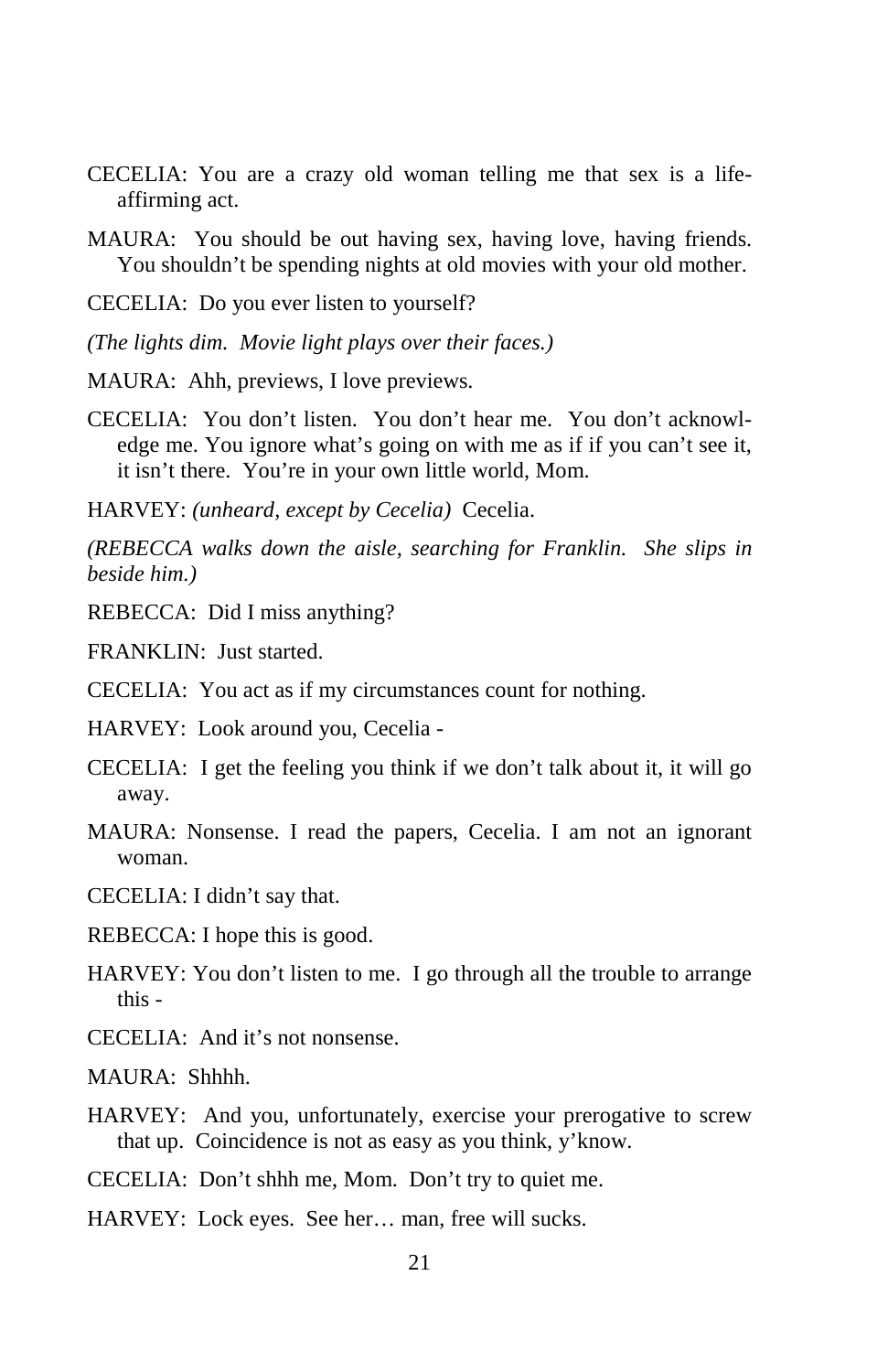- CECELIA: Being quiet leads to attack. Being quiet means you think if you hide well enough the worst passes you by. You know that.
- FRANKLIN: I hope it's bad.

REBECCA: Why?

FRANKLIN: I want to make out.

CECELIA: I will always have this, Mom. It won't go away. Ever.

MAURA: I know that.

*(Rebecca peers at the rest of the audience)* 

HARVEY: *(unheard except for Cecelia)* Yoo hoo, over here! Over here.

FRANKLIN: What?

MAURA: You don't have to think about it all the time.

CECELIA: How can I-

MAURA: Shhh, the movie's starting. When I was a little girl someone's simple story would take me so far away. We escape for a while into the movie. And then when we come back in a few hours, I promise it will all still be there.

FRANKLIN: What?

REBECCA: I just have that feeling I'm going to run into someone I know.

HARVEY: Yes. Yes. Yes!

FRANKLIN: You know me.

*(Neal turns around and glares at them, annoyed)* 

NEAL: Shhh. *(Harvey notices Neal for the first time)*  I happen to like hearing the movie, not you.

*(Rebecca and Franklin laugh and kiss. Cecelia puts down her popcorn and her drink, climbs over Maura and walks past the kissing couple and out of the theatre. Harvey has been foiled. He stands and examines Neal contemplatively.)*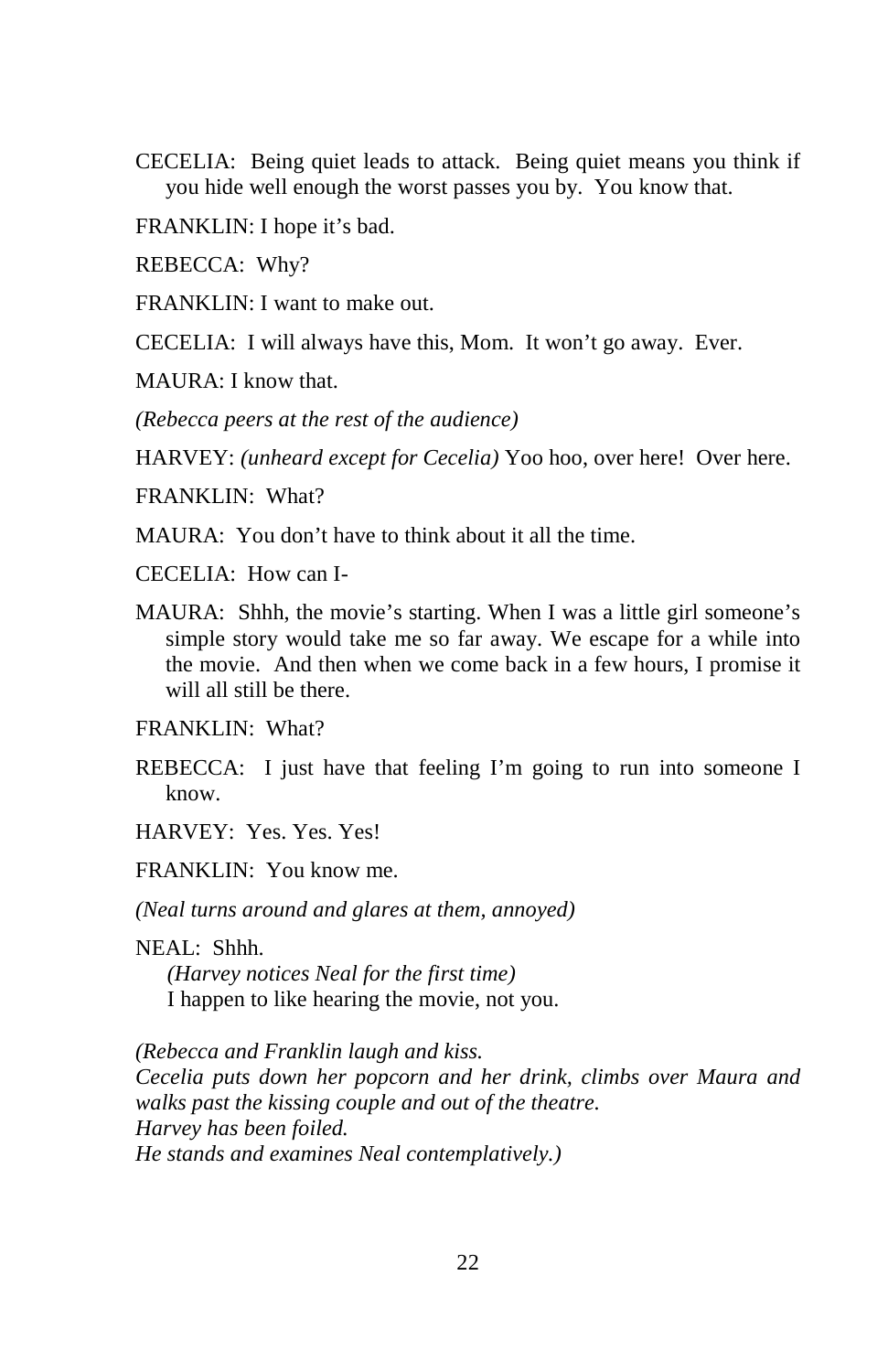#### *The Bridal Store*

*(KATE is now wearing the bridesmaid dress)* 

KATE: I look fat.

REBECCA: I know.

KATE: From all angles.

REBECCA: I know.

KATE: Look at my butt.

REBECCA: I know.

KATE: It's perfect.

REBECCA: Shit.

KATE: My new show.

REBECCA: Shit.

KATE: I'll get you front row seats.

REBECCA: Shit. Don't do this to me. Be a friend.

KATE: I'll give you and Franklin a special thanks in the program.

- REBECCA: No. Why do you do this to me? You always do this to me. The people at my office get group rates to your shows.
- KATE: They're just being nice.
- REBECCA: Have you ever heard of invasion of privacy? I take down all of your flyers but they still find out. Somehow.
- KATE: I wouldn't know.
- REBECCA: They dig for any tiny bit of information. Personal information. My personal information. They elaborate on the smallest phrases, blow them up into gossipy stories that they don't understand are based on your fiction.

KATE: Fiction.

REBECCA: Exaggeration.

KATE: Dramatic license. They're trying to get to know you.

REBECCA: Great.

KATE: And you make it so easy. It's not about you - it's not even all that close to you. You know that. Most people would be flattered.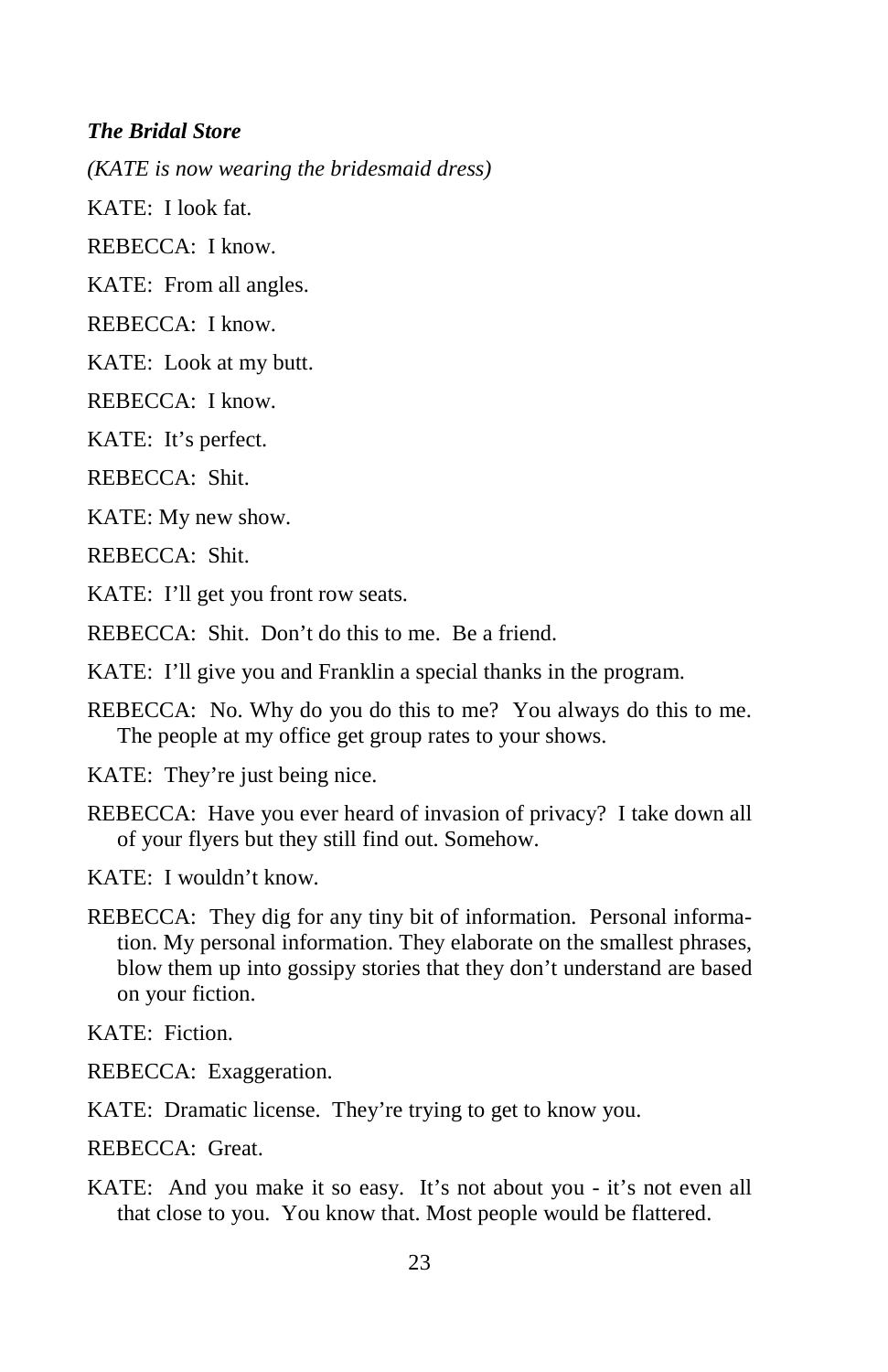REBECCA: I just don't like people thinking they know me when they don't...

I'll never be able to explain it to his mother. She doesn't like irreverence. You have to promise you will not embarrass me. There is a delicate balance, a ceremony you cannot upset. This is my wedding. There is a certain amount of...just so.

- KATE: I can't wait until the wedding is over and you turn back into a human being.
- REBECCA: A married human being. Don't fuck this up. Please?
- KATE: Hey, what dyke hasn't had to stand up at a heterosexual love-fest wearing tulle and control top pantyhose? I'm speaking to a universal theme. I will turn what's supposed to be the happiest day of your life into a socio-political commentary. You can tape my performance and add it to the wedding video.

*(Rebecca groans loudly.)*  Rebecca, Franklin is a good guy.

REBECCA: Really?

KATE: You want to get married. You want to marry Franklin. You want to do things in twos and have babies and grow old and swear off one night stands.

REBECCA: I do.

- KATE: Don't you?
- REBECCA: I know. I'm just not sure sometimes that I know. Is there some way to know if I know?
- KATE: No. *(silence)* Since this entire ensemble has suddenly become a tax write off, I think I'll have a bag dyed to match.

REBECCA: Anything for art.

KATE: Anything for you.

#### *Tiffany*

*(Three different areas of the store. Cross-dialogue. They all just happen to be there at the same time. Another one of those New York things. Then again, Harvey's around. MAURA stands alone, waiting for CECELIA. FRANKLIN at the ring counter. HARVEY serves him.)*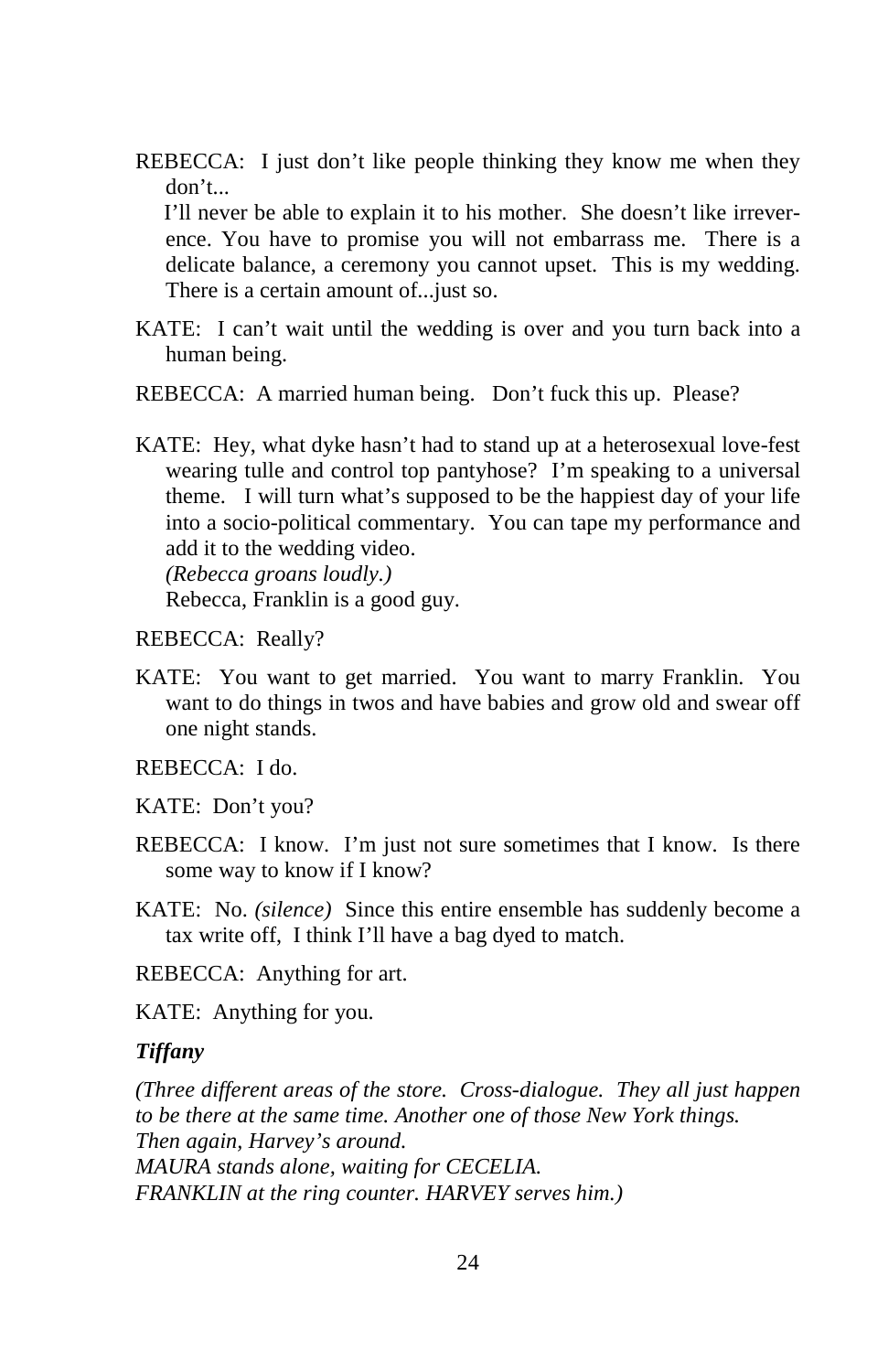HARVEY: Can I show you anything?

FRANKLIN: Wedding rings.

HARVEY: You're sure about that? *(Franklin looks at him)*  Just a little humor for nervous bridegrooms.

FRANKLIN: Oh, I'm not nervous.

HARVEY: You're not?

FRANKLIN: Not at all.

HARVEY: *(scoping the terrain)* Ah. Then she is.

#### *(REBECCA and KATE)*

REBECCA: It just seems...parasitic.

KATE: It's a bridal registry. It's presents.

REBECCA: I'm telling people exactly what to buy me as an entrance fee to celebrate my binding myself in love to someone for eternity-

KATE: You are a true romantic.

REBECCA: It's greedy. Let's go.

KATE: You are the worst shopper I've ever known.

REBECCA: I'm getting department store head.

KATE: We're in Tiffany's. You can't get department store head in Tiffany's.

REBECCA: I'm dizzy.

KATE: You take no joy in shopping. *(Rebecca groans)* You wanted to do this wedding by the book, we're doing it by the book - oh my god, you don't want me to bring a date with a penis do you? *(Rebecca groans)*

Think about all the stuff you're going to get. Franklin. A big party. And tons of stuff, cool stuff, adult stuff. Silver. Settings of china. Pasta makers. Nut crackers. Platters.

Vases. Vases. Vases.

REBECCA: I've got to sit down.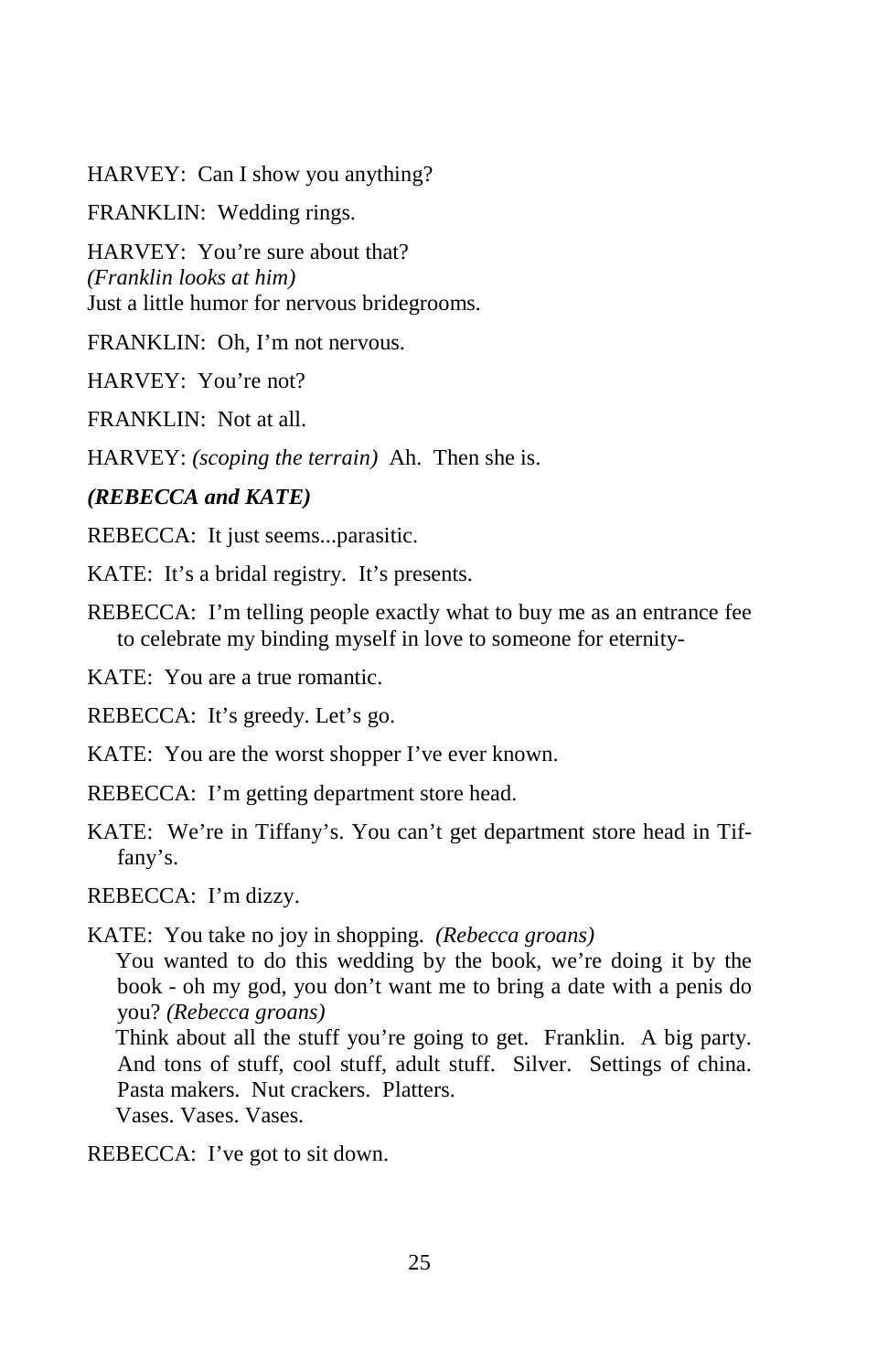#### *(MAURA and CECELIA)*

CECELIA: Everything sparkles too much here. It's hell on my eyes.

- MAURA: Your apartment is too dark. And that club. You're becoming a mole. Your eyes are getting beady. You blink too much. Your skin is pasty.
- CECELIA: Years of therapy, Mom.

MAURA: If I don't tell you these things -

CECELIA/MAURA: No one would.

CECELIA: How about I buy you a cup of coffee. Somewhere...else.

MAURA: Not just yet.

CECELIA: There's a story.

MAURA: There's a story.

#### *(REBECCA and KATE)*

*(Rebecca sits with her head between her knees)* 

KATE: Remember the time Cecelia and you and me-

REBECCA: No.

KATE: The three of us - we must have been six or so - and C.C dared you to -

REBECCA: I don't remember.

KATE: Will you stop that?

REBECCA: Will you?

*(Kate walks away. Rebecca with her head between her legs, doesn't notice as she goes on -)* 

The thing is, I can't be angry right now. I can't afford to feel that. And that's what I would feel, if I let myself do that which I can't, so I'm not. I've got to keep my balance right now. You understand, Katie -

*(She looks up)*  You always understand. *(she notices Kate isn't there)*  Katie. *(She stands woozily)*  Kate?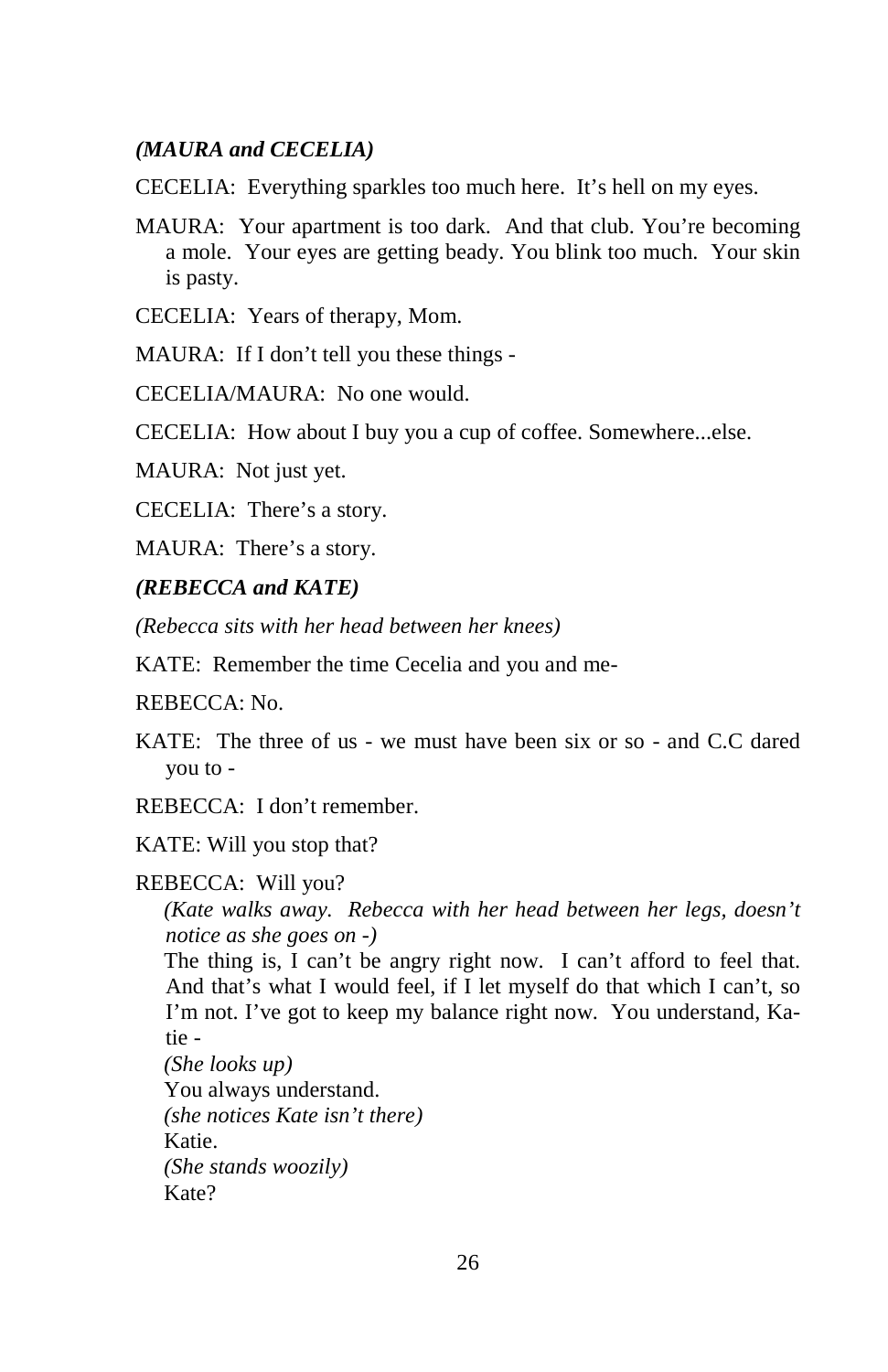#### *(KATE and FRANKLIN)*

FRANKLIN: There was someone helping me. I just don't know where he went.

I like running into you. It's like running into an in-law.

KATE: Your bride has just alienated her other best friend.

FRANKLIN: She's getting very good at that. *(He holds up a pair of rings)*  These. These are the right ones.

#### *(CECELIA and MAURA)*

*(Cecelia holds a strand of beautifully matched pearls)* 

CECELIA: Oh...Mom.

MAURA: Aren't they lovely?

*(She puts them on Cecelia)* They're meant to be worn against the skin. They improve with age.

Now...the story. This one starts with your grandmother Sonya and a man who came to her on her twenty first birthday. I have a sneaking suspicion that he was the same man, my man, but who knows -

- CECELIA: Why do you keep doing this to me?
- MAURA: I thought you'd like them.
- CECELIA: No. You didn't. Why do you give me things that are so...so permanent?
- MAURA: They're pearls. *(silence)* It was her twenty first birthday, and all she wanted-
- CECELIA: No, no I'm not going to listen to your stories anymore. This time you're going to listen to my story. My story. I fall in love. I dance. My feet are anchored in his solidness. When I dance, I pull my feet up out of the steady ground because I know it will take them back. I will always be able to stand. I will always have a resting place. But he leaves me. He leaves me. With a lovely parting gift. And he took my footing with him. I'm drifting, Mom, and all you do is remind me of what I can't keep.
- MAURA: The way you look, the way their touch hangs around the back of your neck and rolls freely against your shoulders. You can't help but be happy. They are to bring you joy as each second you wear them occurs.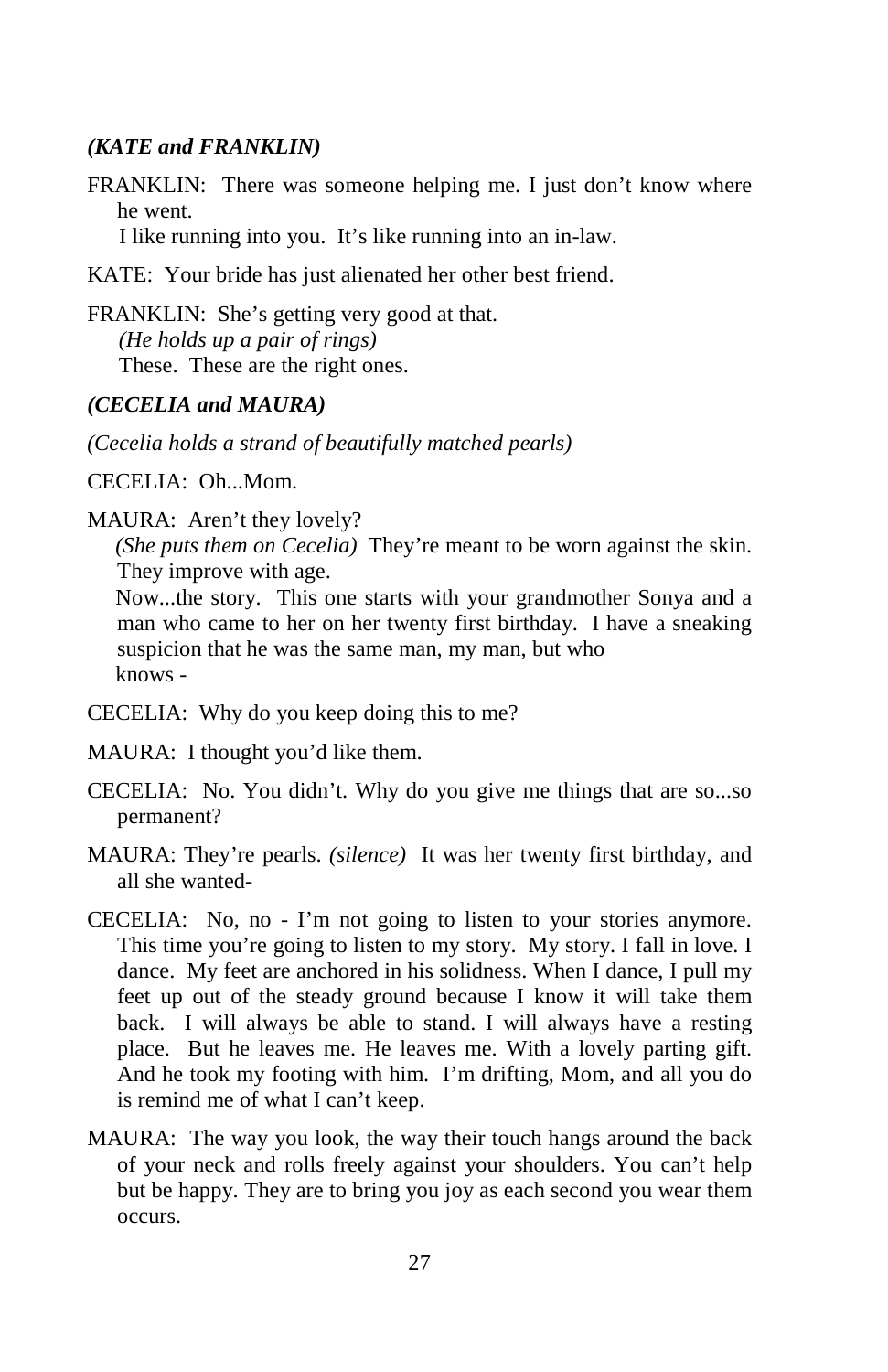CECELIA: You didn't listen-

MAURA: Your grandmother Sonya said the man was most handsome. And later she said she married your grandfather because the shape of his eyes seemed to be the same as this man - Did I ever tell you I had a dream I was dancing with him at your wedding?

CECELIA: Shut up!

*(silence)* 

- MAURA: Little Miss Special. So you shouldn't have what everybody else gets. You're not good enough in that way, you don't deserve it, is that it?
- CECELIA: I'm biding my time.
- MAURA: How dare you? How dare you not enjoy every second you've got. I was saved for you -
- CECELIA: To die. You were saved so I can die.

*(silence)* 

MAURA: You could look at it like a blessing. You could take it as a sign to finish something. To start something. To accomplish something. You could run against the ticking clock instead of counting each and every second going by. You could use it to get you out of your apartment instead of waiting to get sick. You could do that.

CECELIA: No, I can't. Don't you understand that I -

MAURA: I'm the one, I'm the one who can't do anything right for you.

- CECELIA: That's not true.
- MAURA: You let me know that. Time after time. Again and again. There is nothing I can do right for you!
- CECELIA: You want to do something? What could you do other than pray? Pray for your handsome man and your god to watch over your daughter. Guide her. Save her from herself. Pray Mom. Pray!

MAURA: I did! *(silence)* I did pray.

You were living with him and you weren't dancing seriously and you were waitressing and not using your college at all. So I prayed for something to spur you into action in your life. I prayed that my man would arrive to show you a way to go. That's what I prayed for...I thought the way it worked was that g-d would give you exactly what you needed.